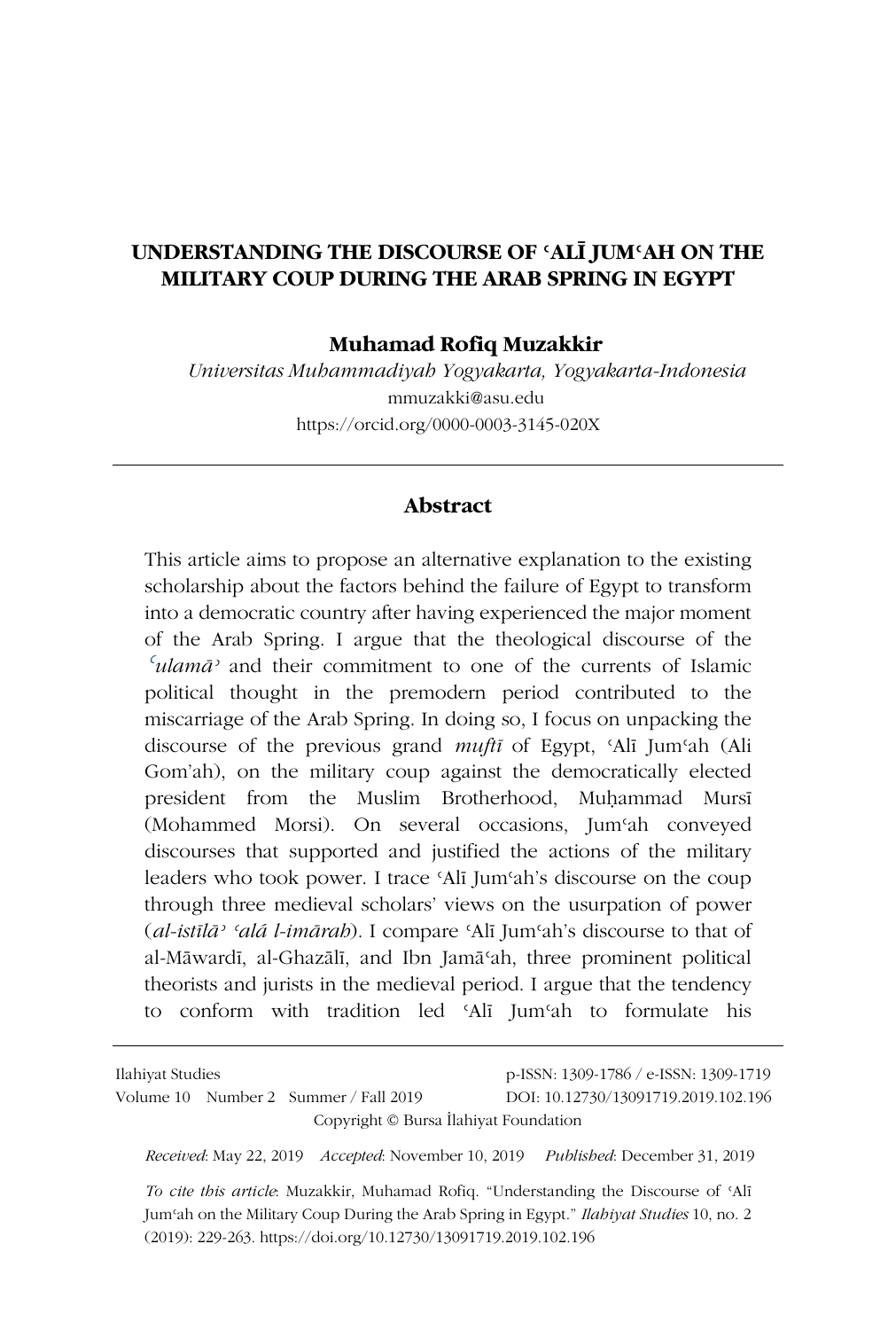undemocratic discourse. In this article, I examine several notions from the Islamic legal field that ʿAlī Jumʿah employed to justify the coup. I also argue that in addition to following the standard norms from the medieval period, ʿAlī Jumʿah also departed from such norms in several aspects. I contend that his discourse during the Arab Spring has had severe implications for both the Islamic legal field and the political trajectory of Egypt.

*Key Words*: Usurpation of power, Egypt, ʿAlī Jumʿah, the Arab Spring, authoritarianism.

## **I. Introduction**

The Arab Spring, which occurred eight years ago in several Arab countries in the Middle East, failed to accomplish its objective to achieve democratic reform in the region. In Egypt, since the ousting of Ḥusnī Mubārak in 2011 and the success of the first democratic election in 2012, there have been setbacks, moving the country toward an authoritarian system. The military took power through a coup against President Muḥammad Mursī in 2013, and since then, Egypt has endured the worst authoritarian system in its modern history. This setback has compelled researchers to ask the following question: how can we explain the failure to transition into a democratic system in Arab countries, more specifically in Egypt?

A number of works have been written about this failure. Some studies look at the hegemony of the military in Egyptian politics as the main force behind the durability of authoritarianism in the country.<sup>1</sup> Others look at the factor of Egypt's neo-liberal economic structure, which relies on *crony capitalism*. 2 Many look at the role of

<sup>1</sup> Khaled Abou El Fadl, "The Praetorian State in the Arab Spring," *University of Pennsylvania Journal of International Law* 34 (2013), 305-314; M. Cherif Bassiouni, "Egypt's Unfinished Revolution," in *Civil Resistance in the Arab Spring: Triumphs and Disasters*, ed. Adam Roberts, et al. (Oxford: Oxford University Press, 2016), 53-87.

<sup>2</sup> Michal Lipa, "Internal Determinants of Authoritarianism in the Arab Middle East. Egypt before the Arab Spring," *Hemispheres: Studies on Cultures and Societies* 31, no. 3 (2016), 57-67.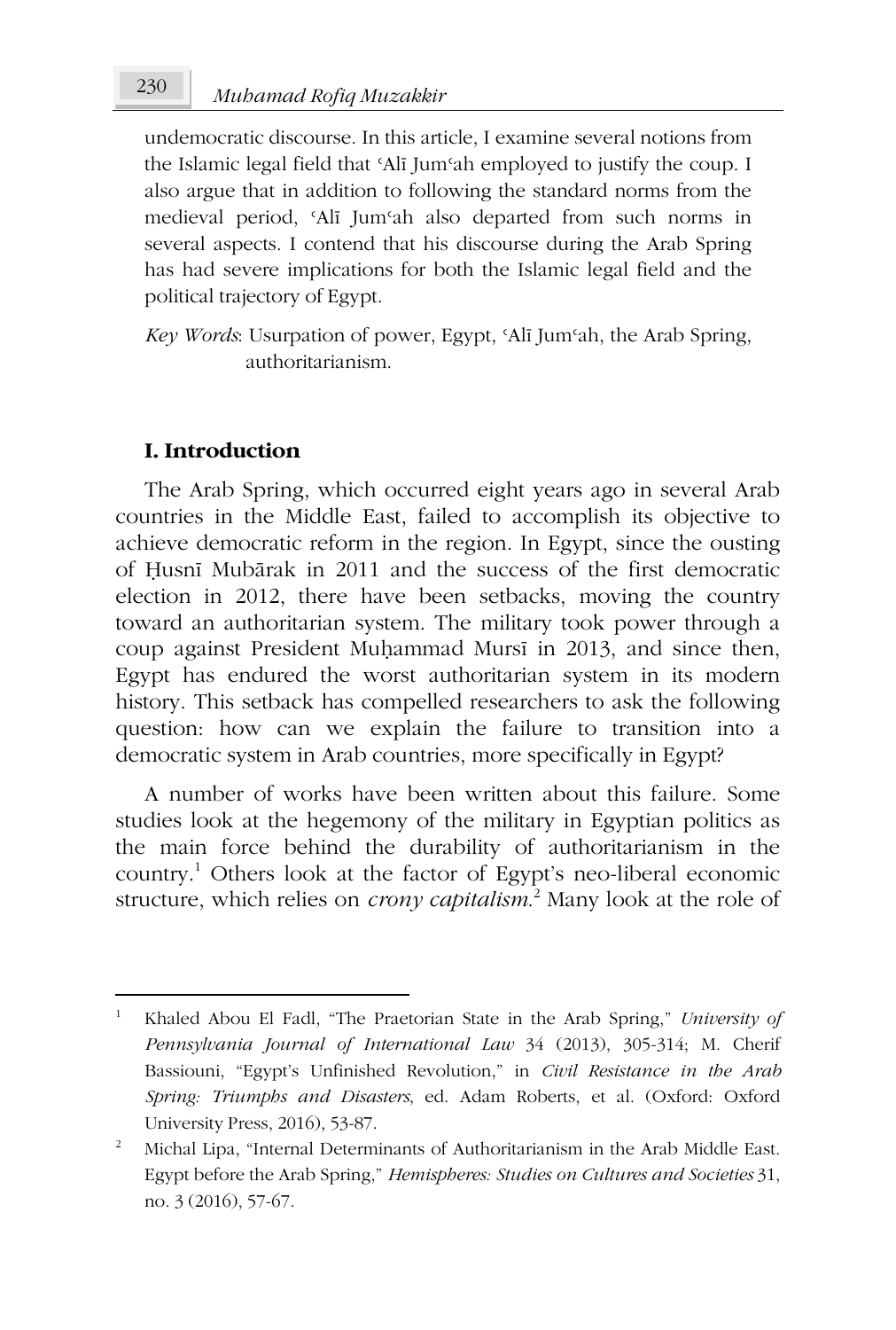the pragmatism of the *Salafi* political groups.<sup>3</sup> Some maintain that "the lack of [an] intellectual anchor" and the absence of radical ideology explain the failure of the Egyptian revolution.<sup>4</sup> Still more investigate the role of foreign countries in weakening the revolution movement.<sup>5</sup> Finally, some authors examine the role of the secular intelligentsia who betrayed the revolution because of their aversion to the Muslim Brotherhood.<sup>6</sup> While these approaches are important, this study will examine the factor of theological rationalization by religious actors as a contributor to the longevity of the authoritarian system in Egypt. This writing follows what, in political science, is called a constructivist and interpretivist account, namely, an approach that looks at the religious tenets of religious actors and examines how the religious actors use their capacity to interpret religious text to

<sup>3</sup> Jacob Høigilt and Frida Nome, "Egyptian Salafism in Revolution," *Journal of Islamic Studies* 25, no. 1 (2014), 33-54, https://doi.org/10.1093/jis/ett056; Annette Ranko and Justyna Nedza, "Crossing the Ideological Divide? Egypt's *Salafists* and the Muslim Brotherhood after the Arab Spring," *Studies in Conflict and Terrorism* 39, no. 6 (2016), 519-541, https://doi.org/10.1080/1057610X.2015.1116274.

<sup>4</sup> Asef Bayat, *Revolution without Revolutionaries: Making Sense of the Arab Spring* (Stanford, CA: Stanford University Press, 2017).

<sup>5</sup> Khaled Abou El Fadl points out the role of Saudi Arabia and the United Arab Emirates (UAE) not only in terms of funding but also in setting up the military coup against the Muslim Brotherhood. See Abou El Fadl, "Failure of a Revolution. The Military, Secular Intelligentsia and Religion in Egypt's Pseudo-Secular State," in *Routledge Handbook of the Arab Spring: Rethinking Democratization*, ed. Larbi Sadiki (London & New York: Routledge, 2015), 253-270.

<sup>6</sup> Ahmed Abdel Meguid and Daanish Faruqi, "The Truncated Debate: Egyptian Liberals, Islamists, and Ideological Statism," in *Egypt and the Contradictions of Liberalism: Illiberal Intelligentsia and the Future of Egyptian Democracy*, ed. Dalia F. Fahmy and Daanish Faruqi (London: Oneworld, 2017), 253-290; Amr Hamzawy, "Egyptian Liberals and Their Anti-Democratic Deceptions: A Contemporary Sad Narrative," in *Egypt and the Contradictions of Liberalism: Illiberal Intelligentsia and the Future of Egyptian Democracy*, ed. Dalia F. Fahmy and Daanish Faruqi (London: Oneworld, 2017), 337-360; Abou El Fadl, "Egypt's Secularized Intelligentsia and the Guardians of Truth," in *Egypt and the Contradictions of Liberalism: Illiberal Intelligentsia and the Future of Egyptian Democracy*, ed. Dalia F. Fahmy and Daanish Faruqi (London: Oneworld, 2017), 235-252.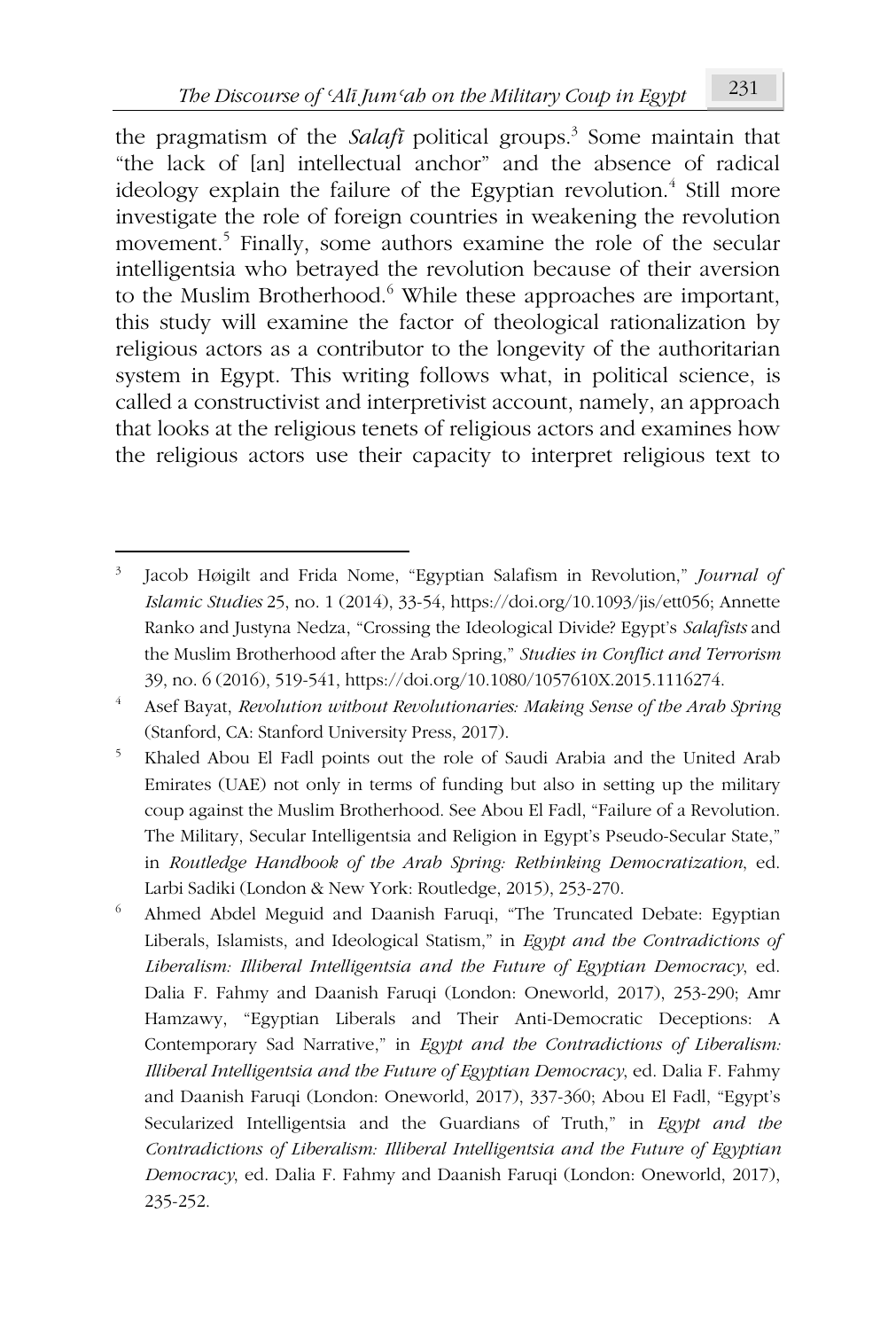respond to certain phenomena.<sup>7</sup>

This study examines the role of 'Alī Jum'ah (pronounced 'Alī Gomʿah in the colloquial Egyptian Arabic), a former grand *muftī* of Egypt and an Azharī scholar, and the discourse he produced in justifying the overthrow of the first democratically elected president of Egypt, Muḥammad Mursī. Given his position as the grand *muftī*, Jumʿah was the most important cleric who formulated political discourses to respond to the political turmoil in Egypt in 2013.<sup>8</sup> Before and after the coup on July 3, 2013, he attended the assembly of the Egyptian Security Forces and gave a speech in front of the military officers. Jumʿah also appeared in an interview on the Egyptian pro-military TV channel. On these occasions, he stated his support for the military coup announced by General ʿAbd al-Fattāḥ al-Sīsī. Moreover, he legitimized the carnage against approximately 1150 people who supported the deposed president.

<sup>7</sup> Ron Eduard Hassner, *War on Sacred Grounds* (Ithaca, NY & London: Cornell University Press, 2009), 6-8; Carolyn M. Warner and Stephen G. Walker, "Thinking about the Role of Religion in Foreign Policy: A Framework for Analysis," *Foreign Policy Analysis* 7, no. 1 (2010), 113-135, https://doi.org /10.1111/j.1743-8594.2010.00125.x.

<sup>8</sup> The support of the military coup was not exclusive to ʿAlī Jumʿah. Many other important figures and political factions in Egypt assented to the coup as well. However, since they used different reasoning that was not theological, their position is outside my current concerns. In this research, I focus on Jumʿah because he is a scholar of Islam who employed the Islamic discursive tradition to support the military leaders who took over the power. It is true that grand sheikh of al-Azhar, Aḥmad Ṭayyib, also sanctioned the coup by quoting the famous legal maxim "*irtikāb akhaff al-ḍararayn* (taking the lesser of two evils)," meaning that the removal of Mursī was less evil than keeping him in the office. However, Aḥmad Ṭayyib's subsequent discourse is not significant for this analysis. As Banoo notes that after the coup, Aḥmad Ṭayyib was silent regarding the carnage committed by the military officers against Mursī's followers. He then withdrew from the public scene for quite a while and reappeared again to comment on another Islamic legal issue. For further elaboration regarding the stance of the grand sheikh of al-Azhar on the al-Sīsī regime, read Masooda Bano, "At the Tipping Point? Al-Azhar's Growing Crisis of Moral Authority," *International Journal of Middle East Studies* 50, no. 4 (2018), 722, https://doi.org/10.1017 /S0020743818000867.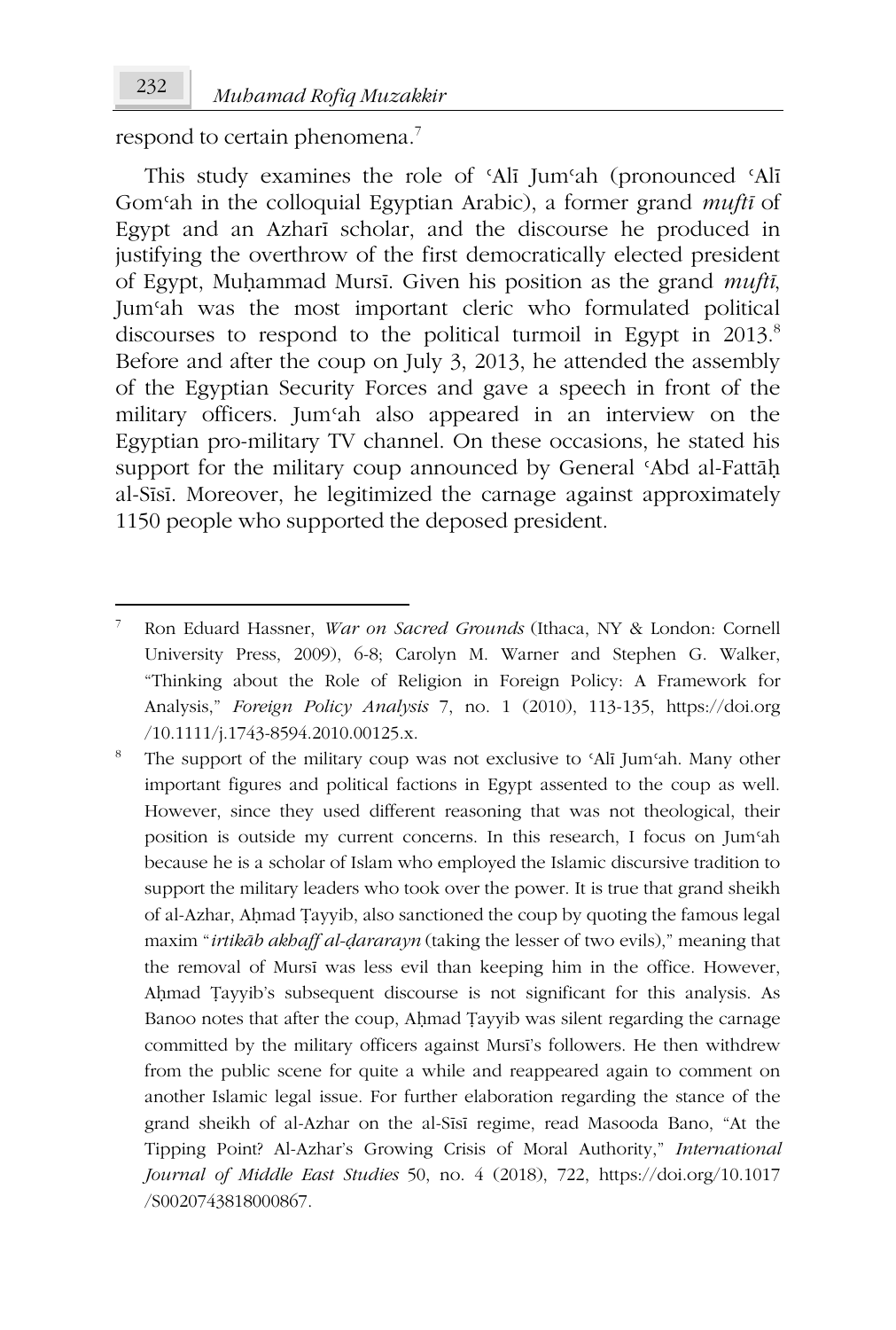In looking at the discourse of ʿAlī Jumʿah, this study will investigate the following question: How did ʿAlī Jumʿah formulate his discourse on the military coup? Two minor questions underpin this central question: How does the Islamic tradition influence ʿAlī Jumʿah, and how does he differ from that tradition?

There are four relevant works for examining the discourse of Muslim scholars in general and 'Alī Jum'ah in particular during the Arab Spring. Mohammed Fadel, in his study of the position of the *ʿulamāʾ* (Muslim scholars) during the Arab Spring, conducted a comparison between the discourses of what he calls "republican Islam" and "authoritarian Islam." He maintains that it is still speculative to claim that the discourse of ʿAlī Jumʿah was a result of an adherence to classical Islamic discourses. What can be confirmed, he argues, is that authoritarian Islam is more concerned with preserving Islamic orthodoxy than democratization.<sup>9</sup> David H. Warren, in his article responding to Fadel, contends that ʿAlī Jumʿah's discourse was highly influenced by the modern ideas of nationhood and nation-states formulated by Rifāʿah al-Ṭahṭāwī (d. 1873), an Egyptian Muslim scholar whose work heralded the beginning of Islamic reformation in Egypt.<sup>10</sup> Those two scholars have not paid significant attention to 'Alī Jum'ah's indebtedness to the Islamic tradition.

Unlike Warren and Fadel, who doubt the adherence of ʿAlī Jumʿah's discourse to the traditional discourse on power, Ibrahim Moosa argues that the traditionalist *ʿulamāʾ* of al-Azhar (including ʿAlī Jumʿah) still espoused the traditional language on politics such as the notion of *shawkah* (the army) in their response to the political turmoil in Egypt. Moreover, he also stated that the language of modern democracy, namely, the sovereignty of the constitution, has been absent in their discourse.<sup>11</sup> In line with Moosa, Amr Osman also

<sup>9</sup> Mohammad Fadel, "Islamic Law and Constitution-Making: The Authoritarian Temptation and the Arab Spring," *Osgoode Hall Law Journal* 53, no. 2 (2016), 472-507, https://doi.org/10.2139/ssrn.2711859.

<sup>10</sup> David H. Warren, "Cleansing the Nation of the 'Dogs of Hell': ʿAli Jumʿa's Nationalist Legal Reasoning in Support of the 2013 Egyptian Coup and Its Bloody Aftermath," *International Journal of Middle East Studies* 49, no. 3 (2017), 457- 477, https://doi.org/10.1017/S0020743817000332.

<sup>11</sup> Ebrahim Moosa, "Political Theology in the Aftermath of the Arab Spring: Returning to the Ethical," in *The African Renaissance and the Afro-Arab Spring:*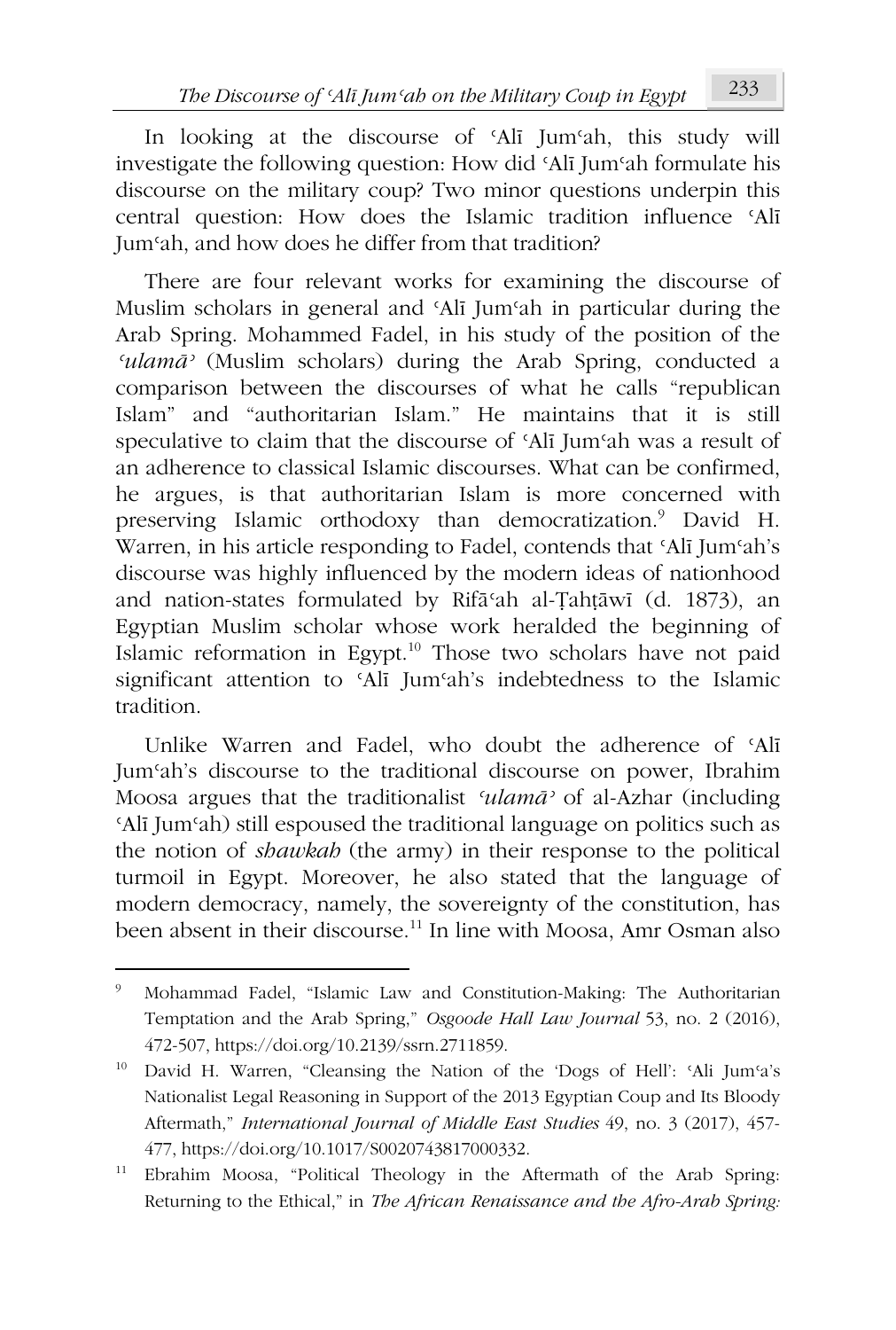contends that events in early Islam shaped the political stance of Muslim scholars during the Arab Spring. 'Alī Jum'ah, in particular, Osman continues, had a tendency to avoid the topic of *fitnah* (civil unrest) in medieval Islam when justifying the military coup.<sup>12</sup> While these two studies are very specific in pointing out the influence of the classical Islamic tradition, they do not attempt to juxtapose ʿAlī Jumʿah with specific scholars from the classical-medieval age. In addition, they fail to elucidate the extent to which ʿAlī Jumʿah deviates from the Islamic tradition.

To explain ʿAlī Jumʿah's discourse on the military coup (*al-inqilāb al-ʿaskarī*), this paper will look at the medieval Islamic discourse on the usurpation of power (*al-istīlāʾ ʿalá l-imārah* or *al-taghallub*). In this research, I compare the reasoning of both medieval scholars on the usurpation of power and ʿAlī Jumʿah on the military coup. I select three scholars from the medieval period to be compared with ʿAlī Jumʿah, namely, al-Māwardī (d. 450/1058), al-Ghazālī (d. 505/1111), and Ibn Jamāʿah (d. 733/1333). The selection of these scholars is justified by their salient positions in Islamic political thought. These three scholars are among the most prominent theorists of Islamic politics and most quoted Muslim scholars on the issue of state and government by contemporary researchers. I argue that we will not be able to understand the reasoning of ʿAlī Jumʿah unless we trace the genealogy of his discourse and its constitutive elements in the classical discourses.<sup>13</sup> As I will explain later, ʿAlī Jumʿah employed a

*A Season of Rebirth?*, ed. Charles Villa-Vicencio, Erik Doxtader, and Ebrahim Moosa (Washington, DC: Georgetown University Press, 2015), 101-120.

<sup>13</sup> The tracing of the genealogy of 'Alī Jum'ah's discourse in this article is an application of Talal Asad's concept of "Islam as a discursive tradition." Unlike the tendency of some sociologists to read the political discourses of modern Muslim activists as mere responses to modernity or material conditions and, therefore, to disregard the examination of the classical Islamic discourse that is constitutive to modern discourse, Asad suggests that a scholar working on Islam has to look at a person's specific discourse, which relies upon continuity with classical discourse. For further clarification of this concept, read Talal Asad, "The Idea of an Anthropology of Islam," *Qui Parle* 17, no. 2 (2009), 1-30, https://doi.org/10 .5250/quiparle.17.2.1.

<sup>&</sup>lt;sup>12</sup> Amr Osman, "Past Contradictions, Contemporary Dilemmas: Egypt's 2013 Coup and Early Islamic History," *Digest of Middle East Studies* 24, no. 2 (2015), 303-326, https://doi.org/10.1111/dome.12071.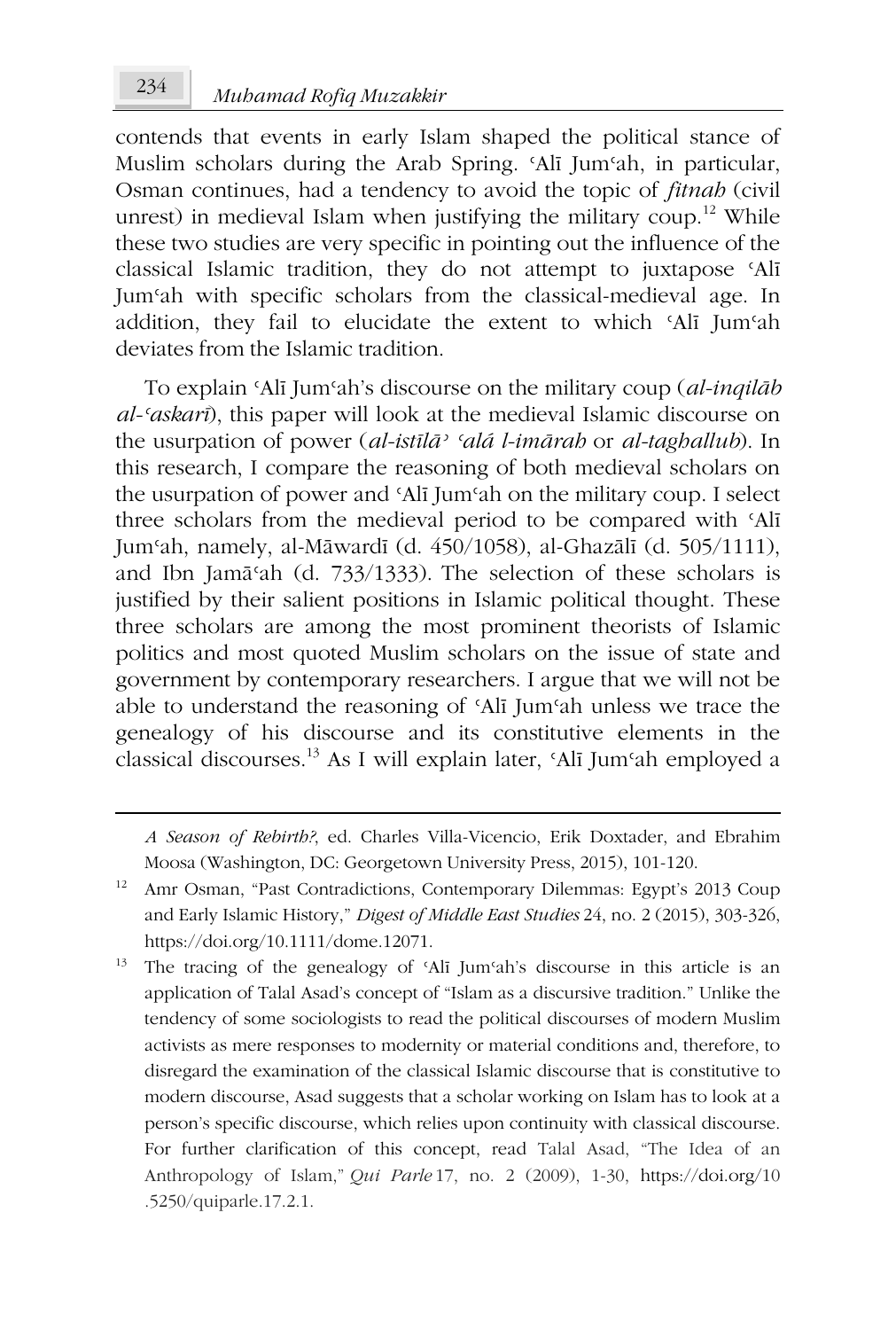number of notions from classical Islamic political discourses to justify the military coup.

 Following Ovamir Anjum's method for examining Islamic political thought, in comparing the ideas of the three medieval Muslim scholars and those of 'Alī Jum'ah, I pay attention to three components in my analysis, namely, the conceptual elements of their political thought, the sociopolitical context in which they formulated their political insights, and the position of their ideas within the Islamic discursive tradition. $14$ 

In this study, I see ʿAlī Jumʿah as a scholar whose tendency is conformity with tradition. As such, I view the discourses he formulated during the political upheaval in Egypt as a result of his commitment to the medieval view, which allow the holder of arms to usurp power from legitimate rulers. Following this logic, I argue that the reason ʿAlī Jumʿah justified the military coup against the democratically elected president in 2013 is that he followed the dominant political thought within the legal culture in Islam. Therefore, I argue that the medieval discourses profoundly influenced ʿAlī Jumʿah's discourse on the military coup during the political turmoil in Egypt in 2013. That being said, I also suggest that in addition to being influenced by the medieval discourses, Jumʿah also departed from them. He produced a legal discourse that fit with the interest of the Egyptian military. This divergence from traditional concepts has implications both for the Islamic legal field and the political trajectory of Egypt.

This article is divided into five sections. In the first section, I explicate the theoretical framework that I use in this study. In the second section, I elaborate the thoughts of the three medieval Muslim political theorists on the issue of usurpation of power, namely, al-Māwardī, al-Ghazālī, and Ibn Jamāʿah. In the third section, I proceed to describe ʿAlī Jumʿah's discourse before, during, and after the ousting of Muḥammad Mursī in the military coup. In the fourth section, I juxtapose the discourse of ʿAlī Jumʿah and the three medieval Muslim scholars, revealing the similarities and differences between them. Finally, in the fifth section, I conclude by pointing out the findings and limitations of this research.

<sup>14</sup> Ovamir Anjum, *Politics, Law, and Community in Islamic Thought: The Taymiyyan Moment* (Cambridge: Cambridge University Press, 2012), 19.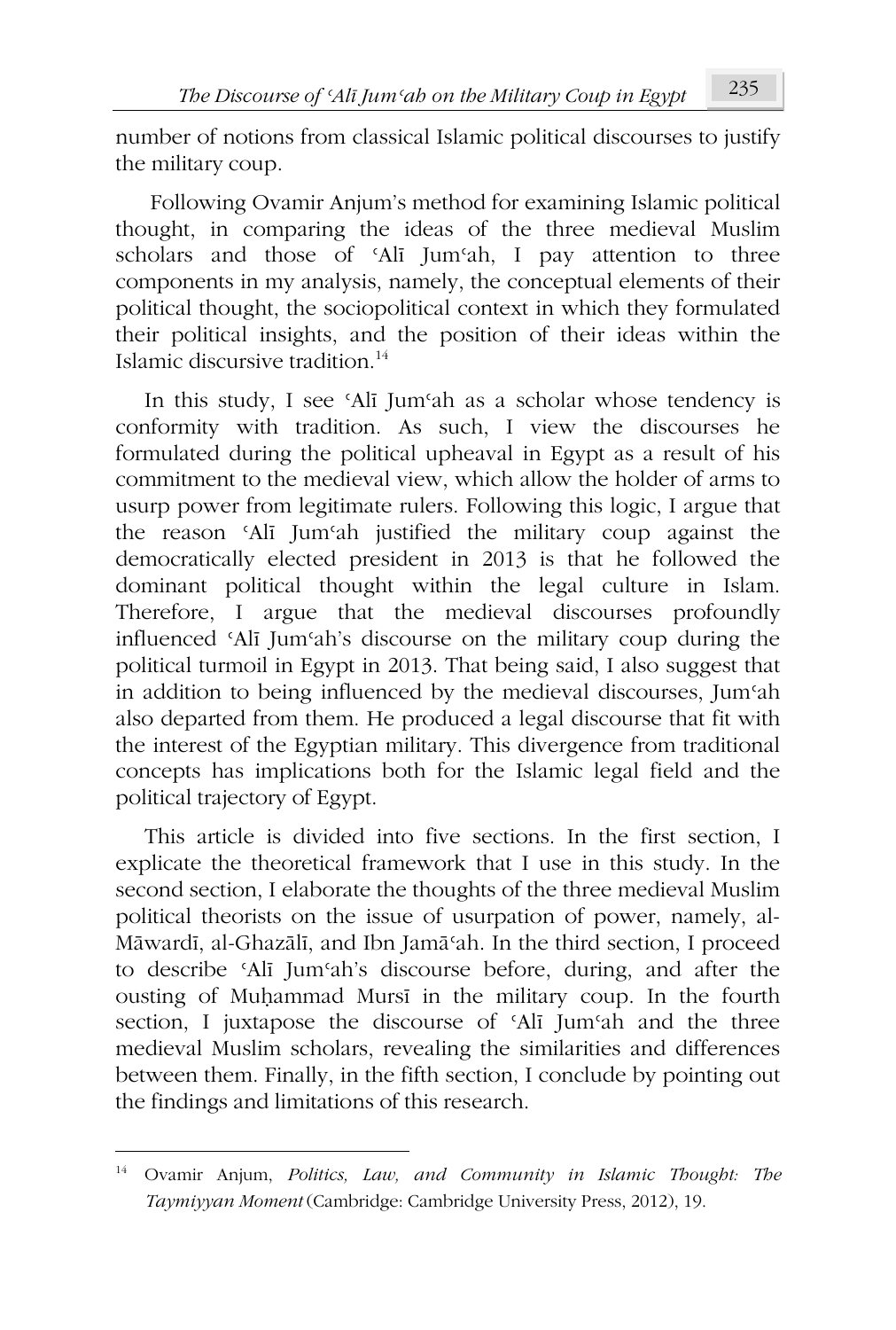Before I proceed, there is one thing I need to mention with regard to the limitations of my study. The discourse regarding the issue of the usurpation of power within the Islamic tradition is not monolithic. There are various positions regarding the usurpation of power and the military coup. Some classical scholars such as Abū ʿAbd Allāh al-Halīmī (d. 403/1012), a scholar of hadīth and kalām, and modern scholars such as Yūsuf al-Qaraḍāwī, the former President of The International Association of Muslim Scholars, have rejected the usurpation of power. In this regard, it is relevant to highlight Bruce Lincoln's contention that religion, as a macroentity, "has countless internal varieties and subdivisions"<sup>15</sup> and, therefore, cannot be essentialized. As such, what I want to emphasize is that the inclination that I discuss here is not the only stance that exists in the Islamic tradition. The elaboration of the ideas of scholars who have rejected the usurpation of power is beyond the scope of this article.

## **II. Theoretical Framework**

There is one theoretical question that helps me frame my work, namely, how can we understand Islamic political discourse? In this article, I see the political discourse of the three medieval scholars and that of ʿAlī Jumʿah as a part of the legal culture in Islam. To put it differently, I treat their political discourse as a legal discourse and treat them as political theorists and jurists at the same time. As political thinkers, they talk about power and respond to the political issues they faced in their respective times. As jurists, they use the language of law in formulating such a discourse. The reason why I frame those scholars as jurists and their political discourse as legal discourse is that in the Islamic scholarly tradition, politics is one field of many within the legal system. In the Islamic tradition, a legal field is an all-encompassing field. It deals with the whole aspect of practical issues in Muslim life, from ritual (*ʿibādāt*) such as prayer, giving alms, and pilgrimage, to human relations (*muʿāmalāt*), which include the matters of transactions and politics. Therefore, by positioning ʿAlī Jumʿah and the previous scholars as jurists, it is easier to demonstrate their social influence and understand why their discourses have been very powerful in shaping people's opinions. In the Islamic tradition, legal scholars (jurists) have a very important and

<sup>&</sup>lt;sup>15</sup> Bruce Lincoln, *Holy Terrors: Thinking about Religion after September 11*, 2<sup>nd</sup> ed. (Chicago: The University of Chicago Press, 2010), 8.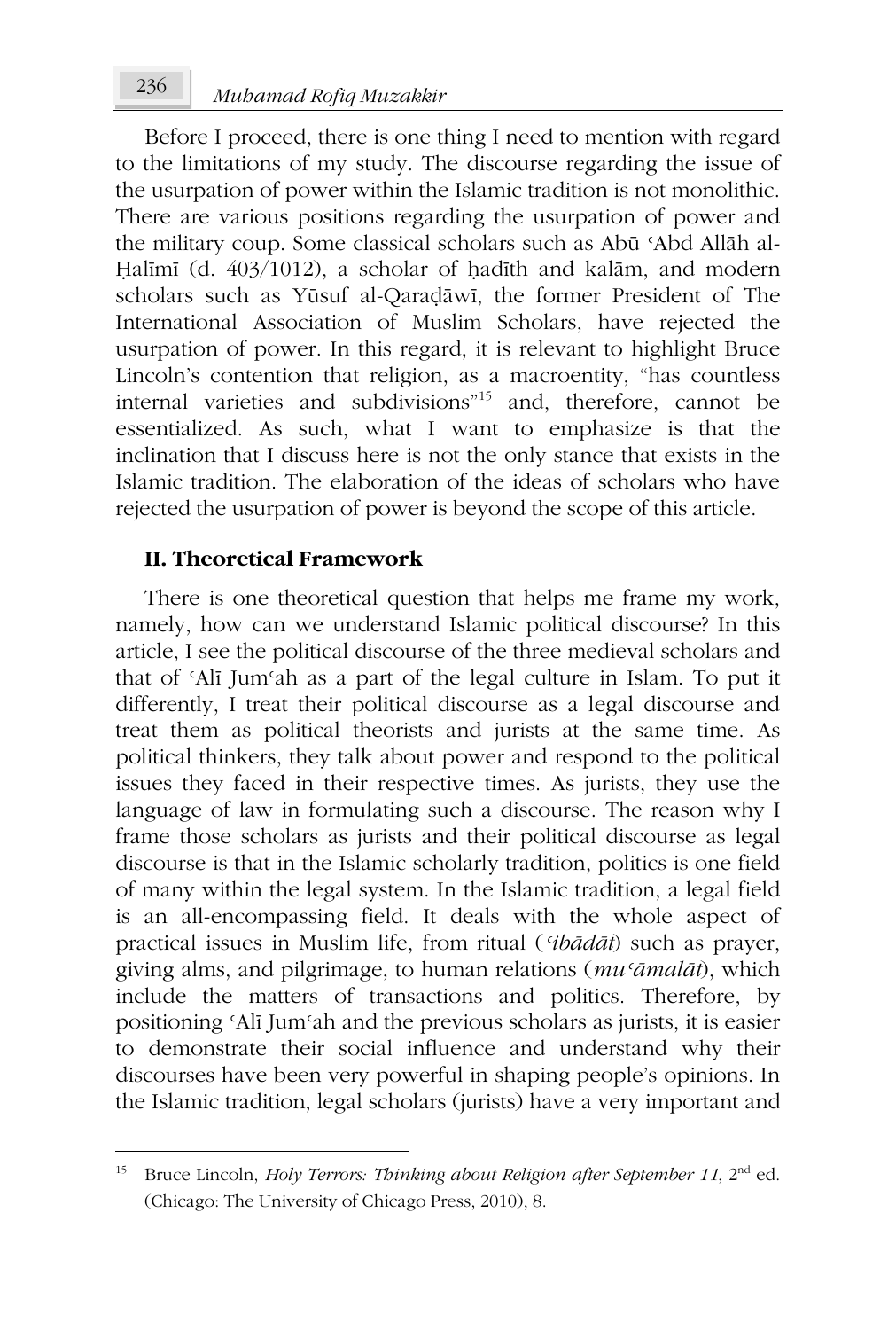prominent position since they deal with two aspects of Islamic rulings: transcendent (divine scripture) and practical issues.<sup>16</sup> Muslims perceive jurists as authoritative interpreters of God's speech and mediators through which people implement religious rulings. Muslims also consider jurists to be civic leaders because of their involvement in day-to-day Muslim matters through the *fatwá*s they  $issite$ <sup>17</sup>

One particular notion within the Islamic legal-thought system that profoundly informs the perspective of this article is the idea of *taqlīd,* wherein a jurist or Muslim legal scholar follows or adapts established ideas in taking a stance and formulating discourse. When he faces a contemporary issue that needs to be explained to his coreligionists, instead of using his own reasoning independently, he will refer to the existing views. He will select an opinion that has become either a convention among legal scholars or the strongest opinion in the field. A jurist, as a consequence of the field of law, therefore, tends to be a "conservative and resistant to change."<sup>18</sup> In regard to taking a stance pertains to a political issue, a jurist will also look at the previous precedent within the field, namely, how the authoritative scholars in the past have responded to the same predicaments. If he finds that previous scholars already address it, he will conform to the existing views and abide by them. If not, he will derive his opinion on a new case from the spirit of the traditional opinion.

In the next few sections, I will explain how al-Māwardī, al-Ghazālī, and Ibn Jamāʿah, who lived in different time periods, responded to the issue of usurpation of power.

# **A. Al-Māwardī and the Rise of the Discourse**

The issue of the usurpation of power (*al-istīlāʾ ʿalá l-imārah* or *al-taghallub*) in Islamic scholarly tradition is a central topic that has been addressed by most Muslim jurists writing on political issues

<sup>16</sup> Ebrahim Moosa, "Allegory of the Rule (*Ḥukm*): Law as Simulacrum in Islam?" *History of Religions* 38, no. 1 (1998), 23, https://doi.org/10.1086/463517.

<sup>17</sup> Wael B. Hallaq, *The Impossible State: Islam, Politics, and Modernity's Moral Predicament* (New York: Columbia University Press, 2012), 52.

<sup>18</sup> Abou El Fadl, *Rebellion and Violence in Islamic Law* (Cambridge: Cambridge University Press, 2001), 111; Anjum, *Politics, Law, and Community in Islamic Thought*, 24.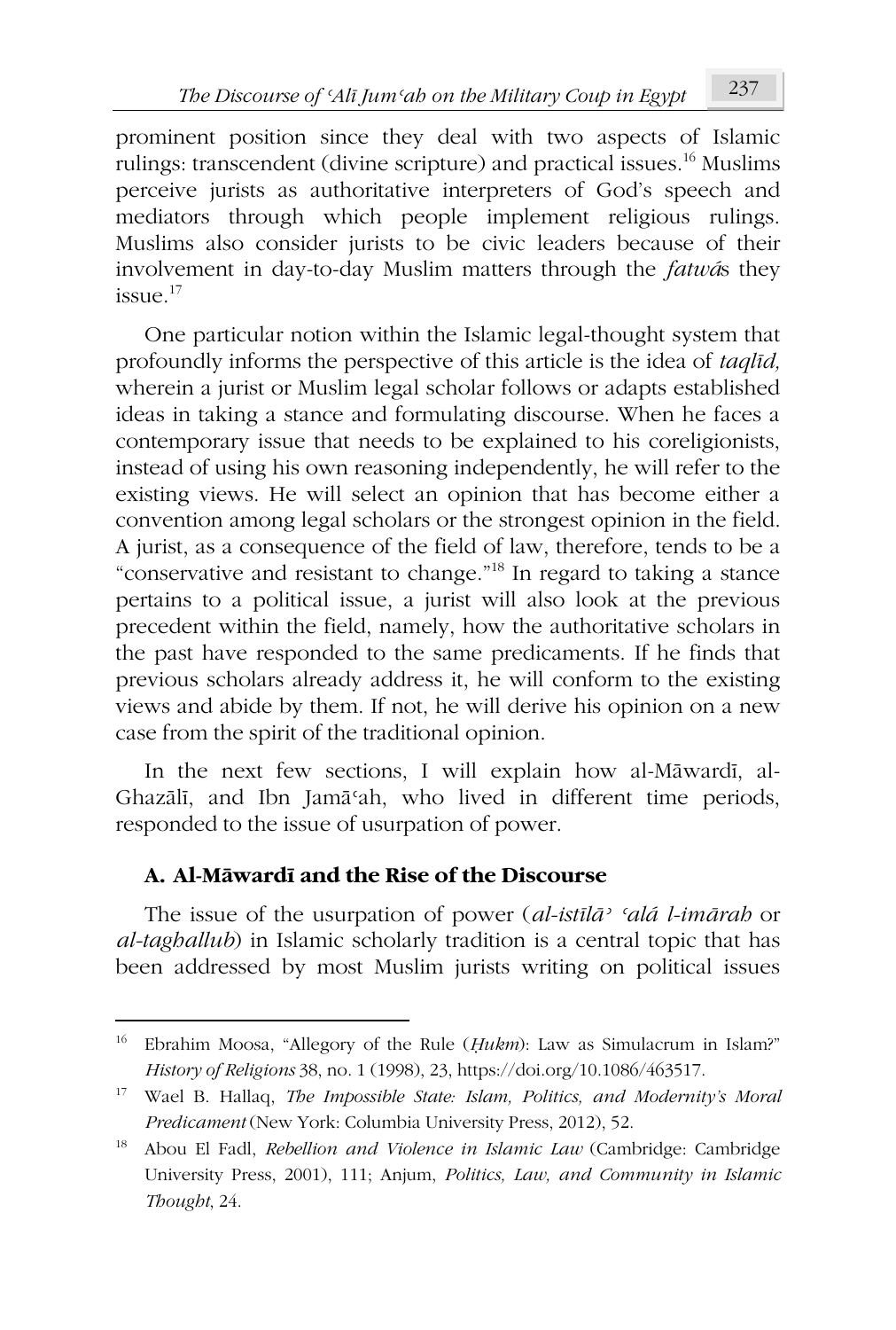from the medieval period until today. In the modern era, for instance, Muḥammad Rashīd Riḍā (d. 1935), a reformist jurist who experienced the abolishment of the Ottoman Empire still alluded to this topic in his political treatise, *al-Khilāfah*. <sup>19</sup> This section discusses the ideas of al-Māwardī to show the origin of the concept.

Abū l-Ḥasan al-Māwardī was a jurist from the Shāfi'ī school of legal thought. In the era of al-Qādir Billāh and al-Qāʾim Billāh, two caliphs of the ʿAbbāsid dynasty, al-Māwardī served as a chief judge (*aqḍá l-quḍāh*) in several cities, namely, Ustuwāʾ and Baghdād.<sup>20</sup> According to Gibb, as quoted by Khaled, al-Māwardī was the first jurist to legalize the usurpation of power as a means to come to power.<sup>21</sup> Likewise, Riḍwān Sayyid contends that al-Māwardī is the first jurist to be fully aware of new realities and believe that there is no point in returning to the condition in which a caliph has full authority without being controlled by usurpers. For al-Māwardī, Riḍwān argues, there is no harm in setting the caliph up as a mere symbol of order, continuity, and the political unity of Muslims.<sup>22</sup>

Three sociopolitical contexts were very influential in shaping al-Māwardī's discourse on the usurpation of power. First, the ʿAbbāsid was already conquered and ruled by the Būyid warlords from a region in Iran called Daylam who embraced Shīʿah Ithná ʿAshariyyah (Twelver Shiism). The control of ʿAbbāsid caliphs by the usurpers (*umarāʾ al-istīlāʾ*), according to Riḍwān al-Sayyid, had taken place a

<sup>19</sup> Muḥammad Rashīd Riḍā, *al-Khilāfah* (Cairo: Muʾassasat Hindāwī li-l-Taʿlīm wa-l-Thaqāfah, 2012), 38-40.

<sup>20</sup> Abū l-ʿAbbās Shams al-Dīn Aḥmad ibn Muḥammad Ibn Khallikān al-Barmakī al-Irbilī, *Wafayāt al-aʿyān wa-anbāʾ abnāʾ al-zamān*, ed. Iḥsān ʿAbbās (Beirut: Dār Ṣādir, 1900), III, 282; Abū ʿAbd Allāh Shams al-Dīn Muḥammad ibn Aḥmad al-Dhahabī, *Siyar aʿlām al-nubalāʾ* (Cairo: Dār al-Ḥadīth, 2006), XIII, 311.

<sup>21</sup> Abou El Fadl, *Rebellion and Violence*, 9.

<sup>22</sup> Riḍwān al-Sayyid, *al-Jamāʿah wa-l-mujtamaʿ wa-l-dawlah: sulṭah alaydiyūlūjiyā fī l-majāl al-siyāsī al-ʿArabī al-Islāmī* (Beirut: Jadāwil li-l-Ṭibāʿah wa-l-Nashr wa-l-Tawzī<sup>c</sup>, 2015), 54-55. Lambton holds a different view. She maintains that al-Jāhiẓ (d. 255/869), who lived two centuries earlier than al-Māwardī, was the first scholar who accepted the usurpation of power. He did so to justify the seizure of power from the Umayyad Caliphate by the ʿAbbāsid. Ann K. S. Lambton, *State and Government in Medieval Islam. An Introduction to the Study of Islamic Political Theory: The Jurists* (New York: Oxford University Press, 1981), 58-59.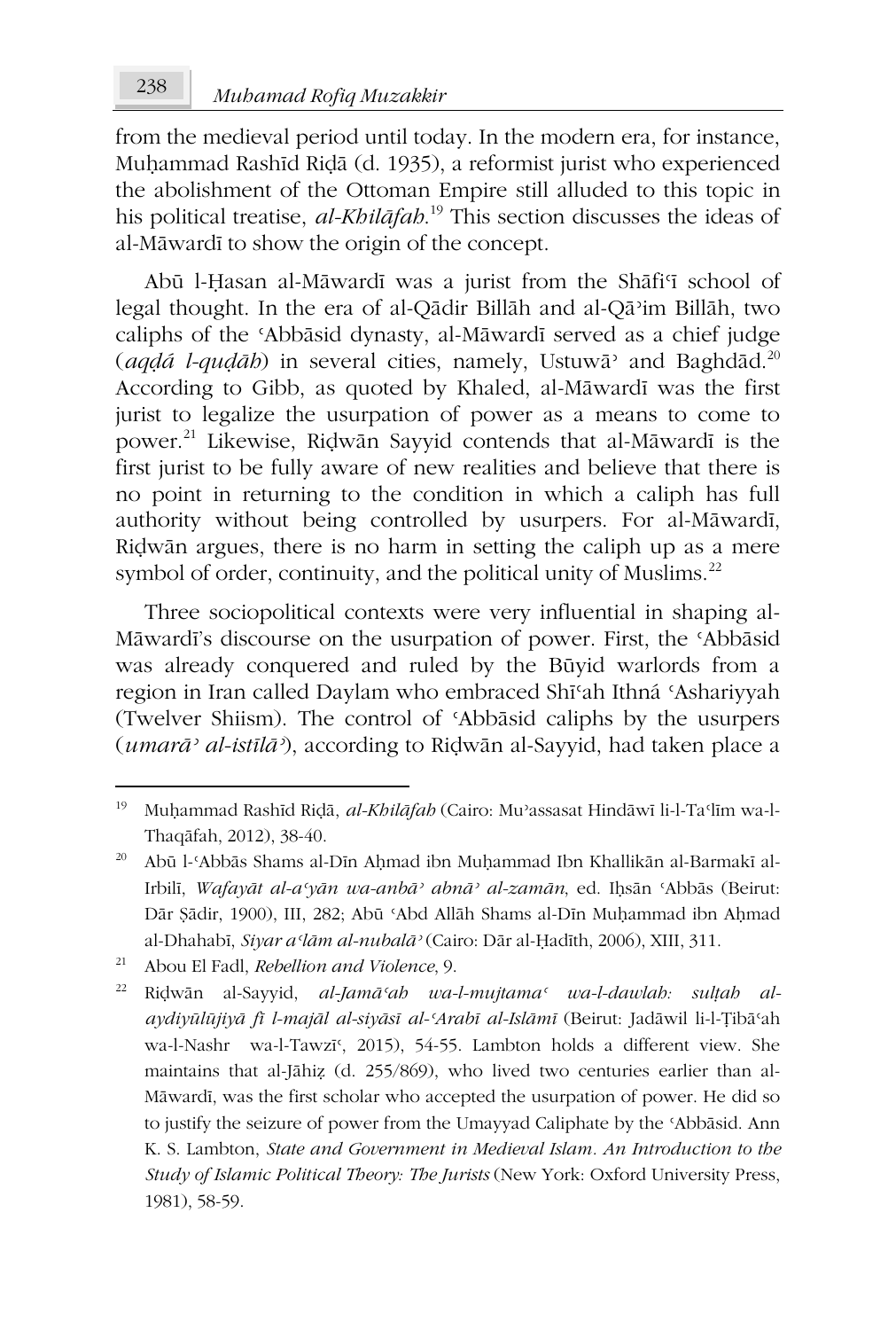few centuries before al-Māwardī's era, namely, right after the Caliph al-Maʾmūn (d. 218/833) started replacing the Khurāsānī warriors by employing Turks and Daylamis as soldiers.<sup>23</sup> Second, the caliph of the ʿAbbāsid was only a puppet of the Būyid *amīrs*, who ruled without real political power. The caliph was still the symbol of the caliphate, but the actual power was in the hands of the Būyid rulers. Third, the ʿAbbāsid caliphate faced an external threat from the Zaydī Caliphate in Yemen and Țabaristān and the Isma'ilī Caliphate in Cairo.<sup>24</sup>

Al-Māwardī discusses the topic of the usurpation of power on two occasions in his book *al-Aḥkām al-sulṭāniyyah* (*Sultanate Ordinances*). The first occasion is in the chapter on the contract of rulership (*ʿaqd al-imāmah*). In this section, al-Māwardī speaks about two kinds of deficiency in the capacity of a caliph to act (*naqṣ ḥurriyyat al-taṣarruf*). The first deficiency is a control (*al-ḥajr*), namely, a condition where "someone with his retinue gains authority over the caliph."<sup>25</sup> Al-Māwardī states that as long as a usurper does not commit a serious sin (*maʿṣiyah*) and does not oppose the actual caliph, this control does not exclude the rulership of the caliph and does not impair the validity of his governance. However, if the usurper commits a severe transgression over Islamic law or he does not behave justly, he cannot be retained in power. This person who is in control of the caliph should be removed instead. The second deficiency is coercion (*al-qahr*), namely, "the caliph becomes imprisoned by an enemy force."<sup>26</sup> This situation prevents the caliph from continuing as a caliph. Al-Māwardī decrees that a Muslim community (*ummah*) should choose another capable person as the caliph. If there is a possibility that the captive caliph can be freed, however, the *ummah* should strive to save him either through war or ransom. Al-Māwardī mentions one specific case: If the caliph is a captive of rebel Muslims and the rebels have not appointed another caliph, then he should be maintained as a caliph. If the rebels appoint another ruler; however, the captive ruler has no longer any power, he

<sup>23</sup> Al-Sayyid, *al-Jamāʿah wa-l-mujtamaʿ*, 52.

<sup>24</sup> *Ibid.*, 53; Lambton, *State and Government,* 87-88.

<sup>25</sup> Abū l-Ḥasan ʿAlī ibn Muḥammad ibn Ḥabīb al-Māwardī, *al-Aḥkām al-sulṭāniyyah wa-l-wilāyat al-dīniyyah*, ed. Aḥmad Mubārak al-Baghdādī (al-Manṣūrah & Kuwait: Dār al-Wafāʾ & Maktabat Dār Ibn Qutaybah, 1989), 27.

<sup>26</sup> *Ibid.*, 28.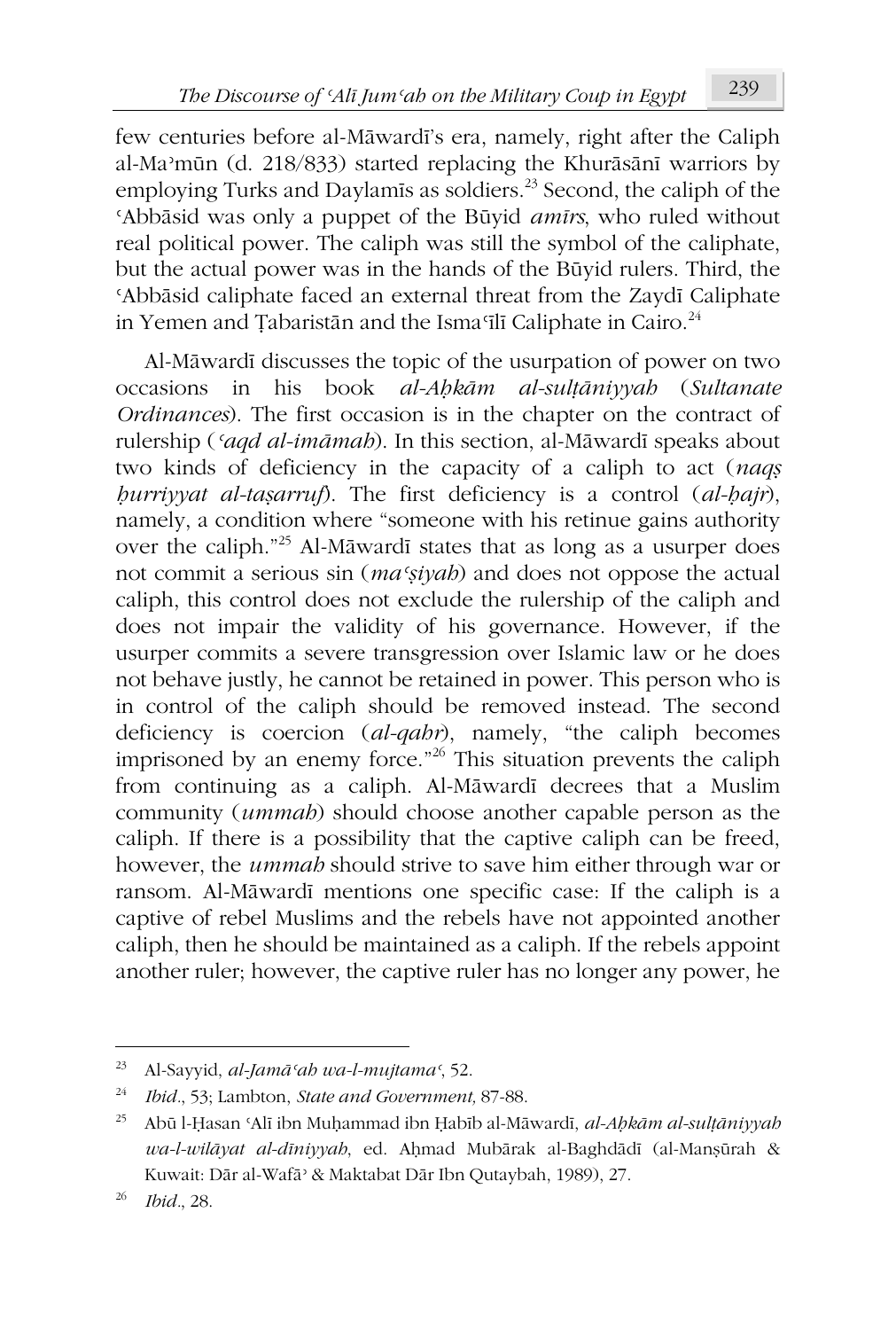should be excluded from the office. The electors (*ahl al-ḥall wa-l-ʿaqd*) should choose another person to be caliph.

Reading this ordinance, one can see the effort that should be put forth to sustain the legitimacy of a caliph in situations of control and coercion by others. Although al-Māwardī recognizes the *de facto* power of usurper, he does not legitimize a usurper's claim of *imāmah* (being a caliph). Even if a caliph is deposed, the usurper can never be caliph. In this situation, there should be another person who fully meets the standard conditions in medieval Islam for being a caliph, among which is "having a lineage from the Quraysh tribe or the Prophet's family."<sup>27</sup> The maximum extent of authority that al-Māwardī allows is the usurper having the status of *amīr* or executor of power on behalf of the caliph.<sup>28</sup>

It is relevant to mention here that the idea that a caliph being in captivity necessitates choosing a substitute for him was later used by ʿAlī Jumʿah to justify Mursī's ouster during the Egyptian uprising in 2013. Despite the difference in the political context, namely, the Islamic caliphate in the past and the modern democratic system in the current situation, Jumʿah used this notion to justify Muḥammad Mursī's ouster. Quoting the classical discourse of *al-imām al-maḥjūr* (coerced ruler), Jumʿah contended that Mursī was no longer legitimate because the military power had him imprisoned.

The second discussion of usurpation in al-Māwardī's *al-Aḥkām* lies in the chapter on "establishing governorship in the provinces (*taqlīd al-imārah ʿalá l-bilād*)."<sup>29</sup> Al-Māwardī mentions a case in which a military leader took over a certain area within the ʿAbbāsid caliphate territory using military force. Al-Māwardī maintains that this situation forces a caliph to listen to the local usurper and give him administrative authority. Al-Māwardī mentions a reason for the recognition of the usurper in this kind of usurpation: "to preserve shariah canon and to safeguard religious laws that cannot be left to dissolve and be messy."<sup>30</sup> This view assumes that if a caliph rejects the authority of usurper, something harmful such as bloodshed, might

<sup>30</sup> *Ibid.*, 45.

<sup>27</sup> *Ibid.*, 5.

<sup>28</sup> *Ibid.*, 45

<sup>29</sup> *Ibid.*, 40-46.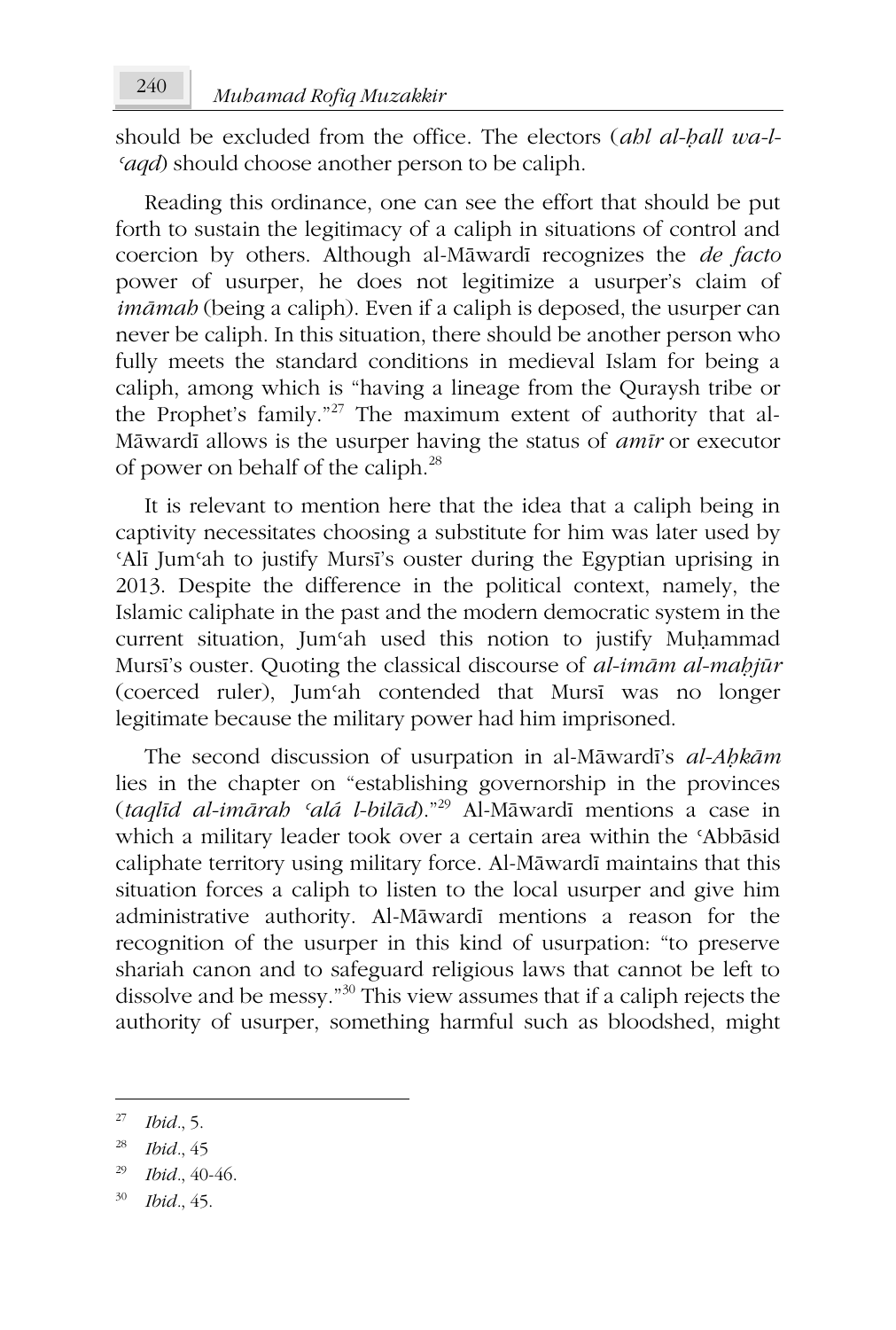happen. For al-Māwardī, instead of letting the harm happen, it is wiser to acknowledge the rulership of a local usurper.

However, the recognition of a usurper is not done without meeting certain conditions. Al-Māwardī puts forward seven circumstances for the acknowledgment of this second kind of usurpation of power. These conditions are as follows: first, the usurper does not abolish the prophetic office of the caliphate, therefore, sharīʿah is maintained. Second, he should give an oath of allegiance to the caliph*.* Third, he should establish unanimity in friendship and mutual help in order to maintain an active Muslim community. Fourth, he should conclude religious contracts and execute other rulings and court judgments. Fifth, the receipt of the money that accords with sharīʿah should be paid. Sixth, he should apply *hudūd* (criminal punishments) correctly. Seventhly, he should possess moral capacity, meaning that he always avoids what Allah prohibits. $31$ 

Scrutinizing al-Māwardī's discourse on the usurpation of power, one can see how the idea of establishing good governance, namely, a healthy system of power rotation, was absent from his concern. What seemed at stake for him was stability and order for the sake of the application of Islamic law at the expense of having an ideal system of rulership. The temporal reality that he justified later on become a norm in Islamic legal discourse. The idea of accepting usurpation has profoundly shaped Islamic political thought and was repeated in Islamic legal discourse in subsequent periods. The idea has been invoked several times to justify the usurpation of power throughout the history of politics in Muslim societies, including by ʿAlī Jumʿah in his discourse legitimizing the military coup against Muḥammad Mursī. For jurists who accept this notion, once a usurper becomes the holder of power and can govern effectively, "people have to obey him (*wajaba taqlīd al-mustawlī*)."<sup>32</sup> Al-Ghazālī and Ibn Jamāʿah are the next Muslim scholars who repeated the same tendency and gave additional reasoning for accepting such a notion.

<sup>31</sup> *Ibid.*

<sup>32</sup> *Ibid.*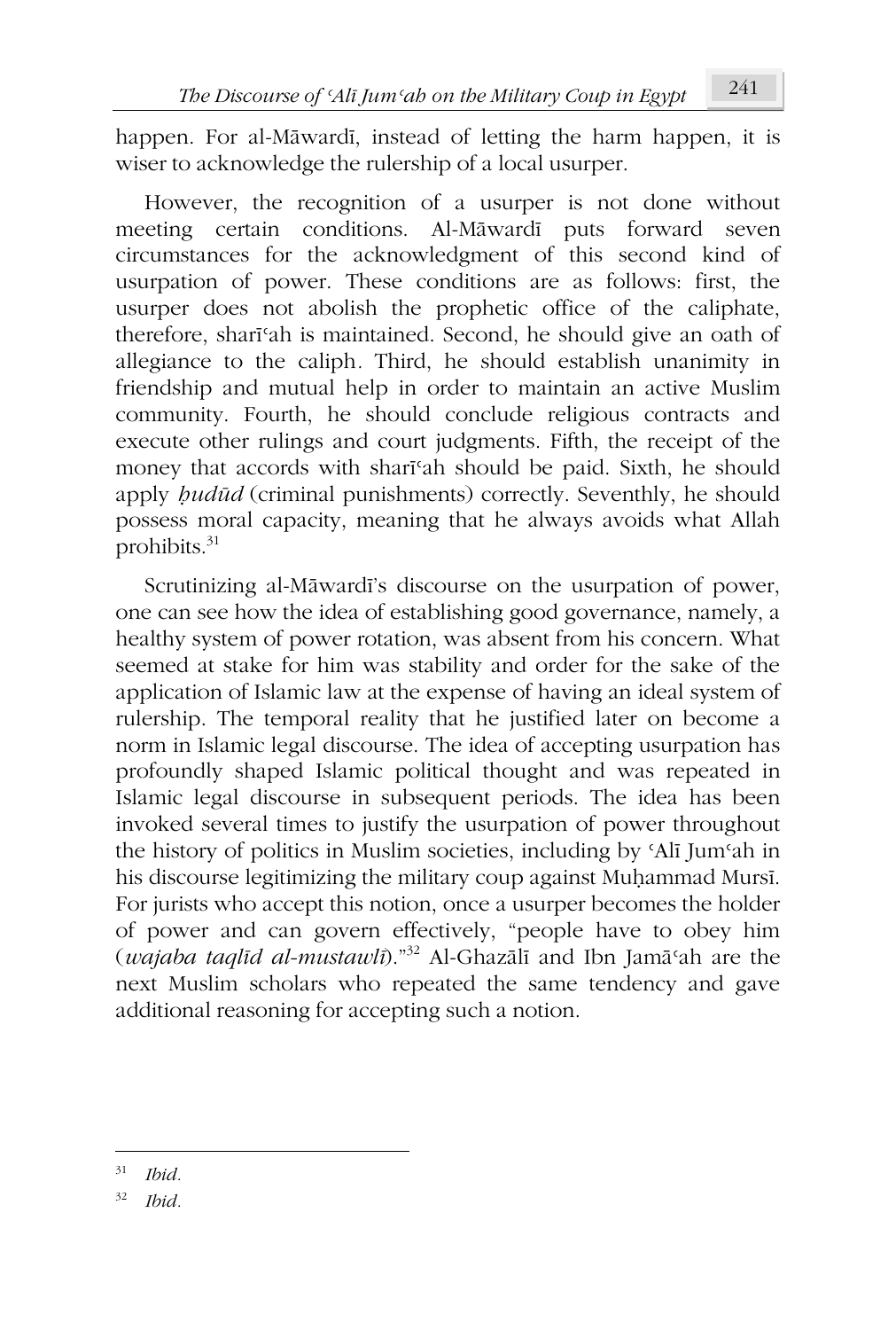# **B. The Development of the Discourse: al-Ghazālī's and Ibn Jamāʿah's Interventions**

Like al-Māwardī, Abū Ḥāmid al-Ghazālī was also a scholar from the Shāfi'i school of legal thought. He served as a professor at Niẓāmiyyah University in Baghdād. During his time, the Shīʿī rulers no longer controlled the ʿAbbāsid caliphate. The Seljuq dynasty had already defeated the Būyid dynasty in 1055.<sup>33</sup> Like al-Māwardī, al-Ghazālī was preoccupied with the threat of the so-called Bāṭinī dynasty or the Fāṭimid Caliphate in Cairo. This threat can be seen in his treatises, such as *al-Munqidh min al-ḍalāl*, *Faḍāʾiḥ al-Bāṭiniyyah*, *Miʿyār al-ʿilm*, and *al-Qisṭās al-mustaqīm,* in which he criticizes the theology of the Bāṭinī on the notion of *al-taʿlīm* (deriving esoteric knowledge from an absent imām). This empirical context informs us that al-Ghazālī's political thought revolved around an effort to solidify the Sunnī Muslim community.

Al-Ghazālī addressed the issue of usurpation of power in two books, namely, *al-Iqtiṣād fī l-iʿtiqād* (Moderation in Theology) and *Iḥyāʾ ʿulūm al-dīn* (Revival of Religious Knowledge) (2003; 2005)*.* In *al-Iḥyāʾ*, al-Ghazālī unequivocally states that whoever usurps power with military force (*wa-man istabadda bi-l-shawkah*), as long as he is still loyal to the caliph, he is considered an executor of administrative and court duties in the caliphate territory (*fī aqṭār al-arḍ*). Al-Ghazālī legitimizes the usurpation of power and grants usurpers the title *sulṭān*. <sup>34</sup> He further maintains that even if a *sulṭān* is oppressive, as long as "the military power supports him (*sāʿadathu l-shawkah*)" and overthrowing him would be painful and could cause civil chaos, he should be left in power and obeyed.<sup>35</sup> This statement has two

<sup>33</sup> Carole Hillenbrand, "Islamic Orthodoxy or Realpolitik? Al-Ghazālī's Views on Government," *Iran* 26, no. 1 (1988), 81.

<sup>34</sup> In *Faḍāʾiḥ al-Bāṭiniyyah*, al-Ghazālī maintains that under no circumstances can a usurper be a caliph if he is not from Quraysh lineage. Abū Ḥāmid Muḥammad ibn Muḥammad ibn Muḥammad al-Ghazālī, *Faḍāʾiḥ al-Bāṭiniyyah*, ed. ʿAbd al-Raḥmān Badawī (Kuwait: Muʾassasat Dār al-Kutub al-Thaqāfiyyah, 1970), 180.

<sup>35</sup> Al-Ghazālī, *Iḥyāʾ ʿulūm al-dīn* (along with Abū l-Faḍl Zayn al-Dīn ʿAbd al-Raḥīm ibn al-Ḥusayn al-ʿIrāqī's *al-Mughnī ʿan ḥaml al-asfār fī l-asfār fī takhrīj mā fī l-Iḥyāʾ min al-akhbār*), (Beirut: Dār Ibn Ḥazm, 2005), 591. In *Faḍāʾiḥ*, al-Ghazālī even states that the legitimacy of an imām depends not on the number of people who give an oath of allegiance to him but on the military reach (*shawkah*) he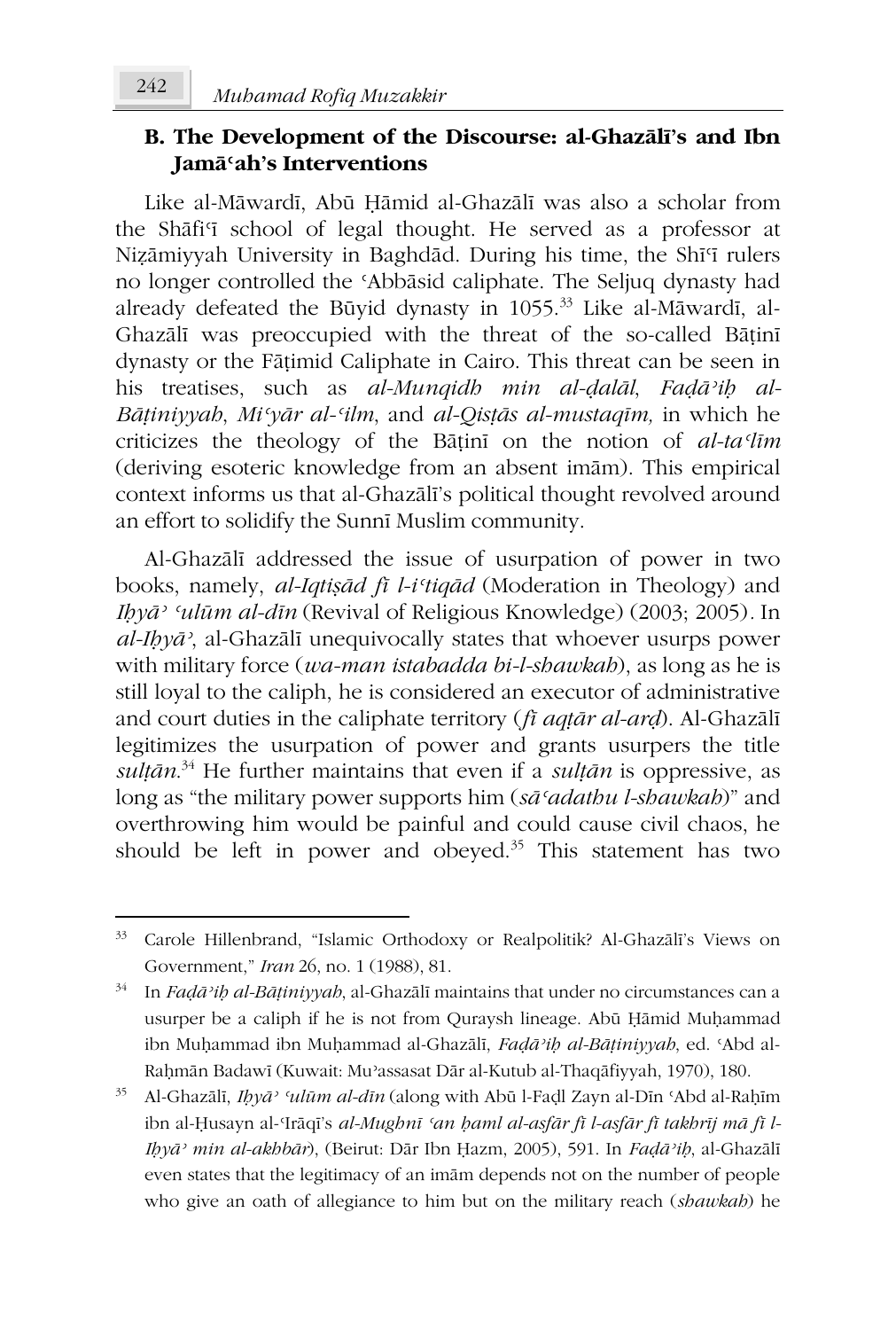meanings. On the one hand, al-Ghazālī permits the rulership of a tyrannical usurper. $36$  On the other hand, he also permits the possibility of deposing him as long as it does not create civil disorder. In other words, even though al-Ghazālī accepts the reality of the usurpation by and rulership of an oppressive *sulṭān*, he still favors an ideal condition, which is succession without the usurpation of power. For al-Ghazālī, usurpation is not a standard means for gaining a ruler. In *al-Iqtiṣād*, which is a theological book, al-Ghazālī affirms this notion. He maintains that if a usurping ruler has military power and opposing him will cause chaos, the best choice is to give him an oath of allegiance. Al-Ghazālī further argues that living under the oppressive and unjust rulership of the usurper is preferable than living without any ruler because the absence of a ruler will invalidate all matters in the courts and provincial rulership within the caliphate. Additionally, any contracts and marriages will be considered invalid.<sup>37</sup>

At first glance, al-Ghazālī seems to hold the same view as al-Māwardī. However, it is worth noting that there is a significant difference between the two scholars. While both accept usurpation, al-Māwardī is still quite selective in legitimizing the usurper. He still places some conditions upon which the legitimacy of the usurper rests. Al-Ghazālī, by contrast, accepts the legitimacy of a usurper without almost any condition, even the usurper has moral issues. With the logic of necessity (*al-ḍarūrah*), Al-Ghazālī even accepts the rulership of an unjust usurper. Starting with al-Ghazālī, the Islamic discourse of usurpation of power became more pragmatic.

Like al-Māwardī and al-Ghazālī, Ibn Jamāʿah was also the jurist from the Shafi'i school of legal thought. He was born in Syria and later lived in Egypt under the Mamlūk Dynasty. Ibn Jamāʿah was also a chief justice like al-Māwardī. During Ibn Jamāʿah's time, the threat from the Shīʿī community was no longer significant. The Fāṭimīs were already defeated by the Ayyūbid Dynasty a few centuries earlier. However, there were two other issues that the Mamlūk Dynasty

has. Hence, if a usurper is supported by military force, he has legitimacy as a ruler (*wa-dhālika yaḥṣul<sup>u</sup> bi-kull mustawlin muṭāʿin*); al-Ghazālī, *Faḍāʾiḥ*, 177.

<sup>&</sup>lt;sup>36</sup> Al-Ghazālī grounds his acceptance of the rulership of an oppressive and ignorant *sulṭān* in six ḥadīths that emphasize obedience to a ruler and the prohibition of *khurūj* against him; al-Ghazālī, *Iḥyāʾ*, 591.

<sup>37</sup> Al-Ghazālī, *al-Iqtiṣād fī l-iʿtiqād*, ed. Inṣāf Ramaḍān (Damascus & Beirut: Dār Qutaybah, 2003), 171.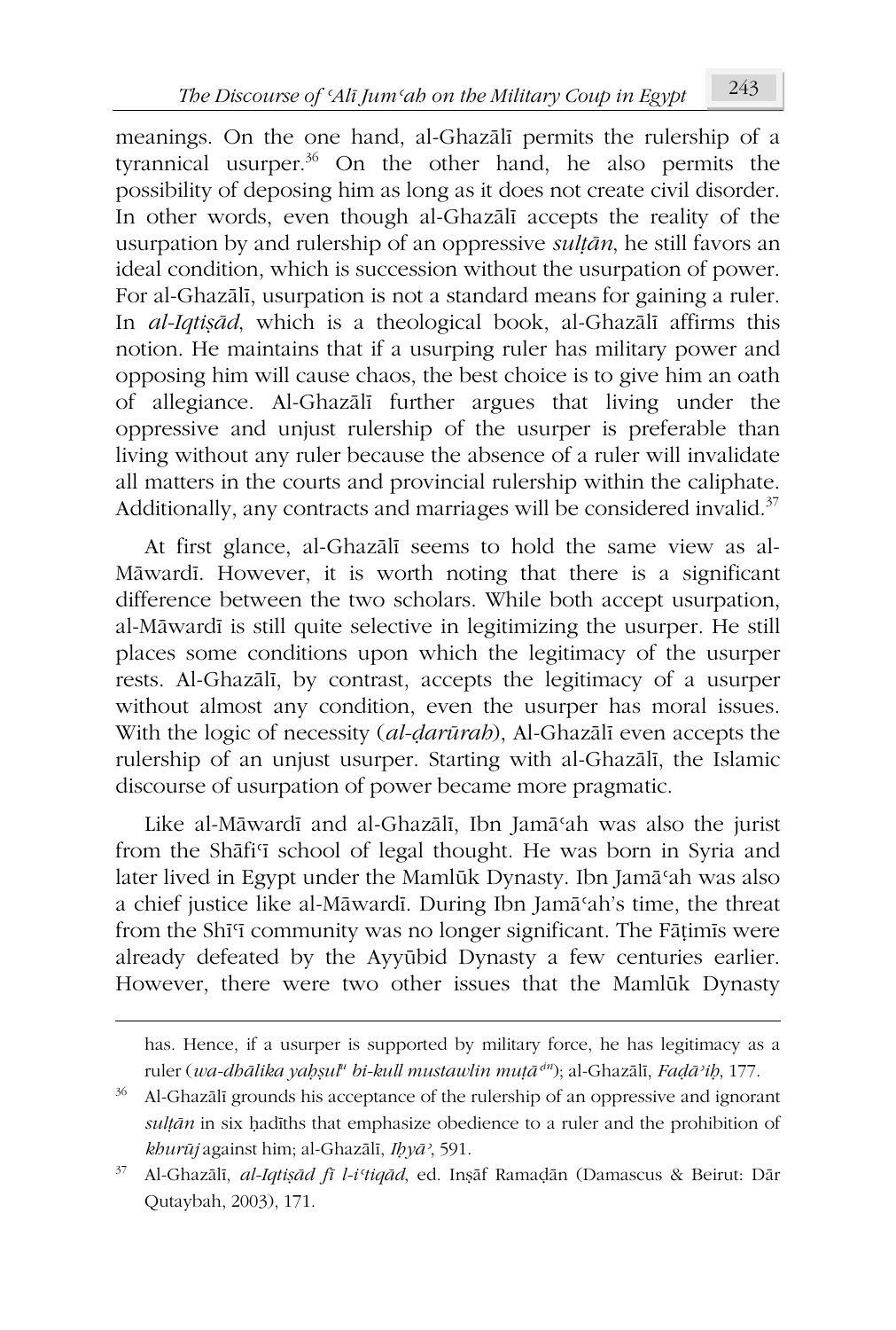faced: the Mongols and the crusade troops. A century before his time, the Mongols had already devastated Baghdād city, the ʿAbbāsid capital. The crusade was trying to conquer Jerusalem, which was part of Mamlūk territory. Based on this historical context, therefore, Ibn Jamāʿah's ideas should be read as an attempt to consolidate Muslim power against outside enemies.

Following al-Māwardī, in *Taḥrīr al-aḥkām*, Ibn Jamāʿah discusses the issue of usurpation (*al-istīlāʾ*) on two occasions. The first one regards a mechanism of rulership (*inʿiqād al-imāmah*). The second regards how a caliph should appoint a governor in a province (*tafwīḍ al-wilāyah*). Ibn Jamāʿah considers usurpation (*al-imāmah alqahriyyah*) to be a third way to select an imām (ruler) after the two established methods in Islamic legal system, namely, selection (*alikhtiyār*) by the electors (*ahl al-ḥall wa-l-ʿaqd*) and appointment by the previous caliph (*istikhlāf al-imām*). As such, Ibn Jamāʿah was the first scholar to place the usurpation of power within the discussion of the mechanisms for establishing an imām in his office. Moreover, he was the first jurist to recognize usurpers not as *sulṭāns* but as *imām* themselves. In this sense, his acceptance of usurpation goes beyond that of the two previous jurists. It was not an exaggeration, therefore, when Abou El Fadl contended that Ibn Jamāʿah signifies an absolute political realism in Islamic political thought.<sup>38</sup> After Ibn Jamāʿah, Muslim scholars no longer cared about idealism. Instead, they were preoccupied with justifying existing political realities.

Ibn Jamāʿah maintains that conquest and overcoming a leader (*alqahr wa-l-taghallub*) through military power (*shawkah*) is a legitimate means to come to power. For him, obeying the usurper is not only necessary but also obligatory for achieving unity among Muslims. He states:

If there is no capable person to be an imām (ruler), then someone with arms and troops overcomes the power without a pledge of allegiance of the electors and an appointment from the previous ruler, his rulership is upheld. Obeying him is mandatory for achieving unity among Muslims. Even if he is ignorant and immoral, his rulership is

<sup>38</sup> Abou El Fadl, *Rebellion and Violence*, 12.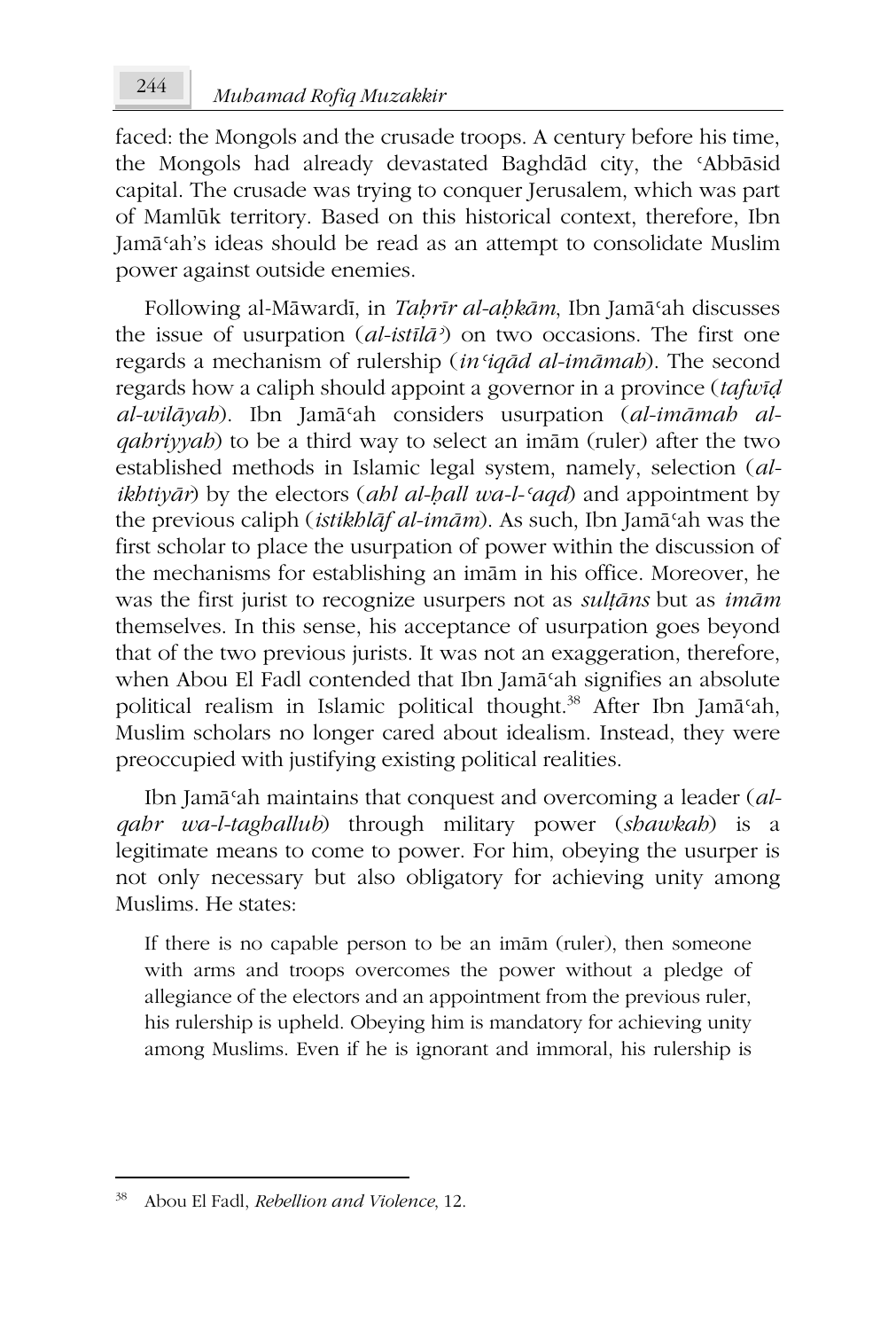still acceptable according to the strongest opinion (in our school).<sup>39</sup>

He further contends that even if the usurper is defeated or coerced by another person through force, obedience should be given to whoever wins. One can note in this statement the influence of both al-Māwardī and al-Ghazālī. Ibn Jamāʿah inherited acceptance of usurpation from al-Māwardī and acceptance of the rulership of an unjust ruler from al-Ghazālī. His originality comes in the form of a detail in his argument, namely, a statement from Ibn ʿUmar, one of the Prophet's Companions, that justifies the acquisition of power through usurpation: "We are with whoever wins (*naḥnu maʿa man ghalaba*)."<sup>40</sup>

In a chapter on appointing a governor in a province, Ibn Jamāʿah contends that if a person comes to power through military force in certain areas within the caliphate, the caliph should give him authority to rule to avoid disunity in the ummah. The usurper takes the executive office of power. Furthermore, if the usurper is not the right person for *wilāyah* because he lacks the desired qualities, the caliph still has to obey him. As a solution, the caliph should appoint someone capable as a deputy to the usurper in order to manage the affairs of both the world and the hereafter.<sup>41</sup>

From the above discussion, it is clear that the idea of acceptance of the usurpation of power originated with al-Māwardī. He formulated such a discourse to avoid disunity among Sunnī Muslims when facing external threats. Al-Ghazālī, who came after him, followed his ideas. Al-Ghazālī departed from al-Māwardī when he accepted unjust and immoral usurpers as rulers. Ibn Jamāʿah strengthened al-Ghazālī's position. His divergence from the two previous jurists lay in his discussion of the topic within a chapter on the mechanism of selecting a ruler. It is also evident that although al-Māwardī, al-Ghazālī, and Ibn Jamāʿah share a basic view on the issue of usurpation of power, namely, accepting it, each jurist had a distinct idea in terms of the details and made a significant departures from their predecessors' ideas on the topic.

<sup>39</sup> Abū ʿAbd Allāh Badr al-Dīn Muḥammad ibn Ibrāhīm Ibn Jamāʿah, *Taḥrīr alaḥkām fī tadbīr ahl al-Islām*, ed. Fuʾād ʿAbd al-Munʿim Aḥmad (Doha: Riʾāsat al-Maḥākim al-Sharʿiyyah wa-l-Shuʾūn al-Dīniyyah, 1985), 55.

*Ibid.*, 56.

<sup>41</sup> *Ibid.*, 61.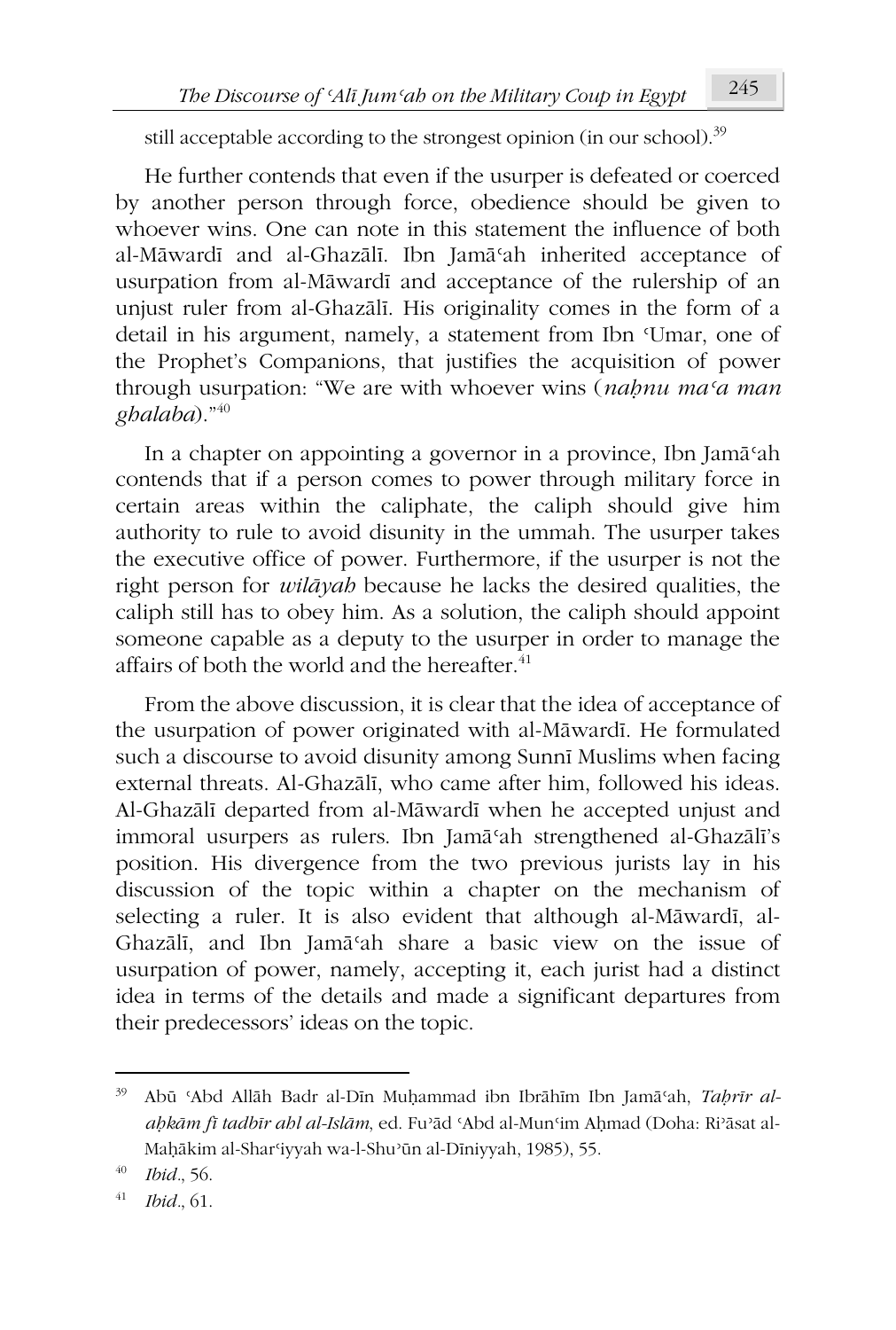The next section will discuss how ʿAlī Jumʿah legalized the military coup against Muḥammad Mursī in 2013 using ideas from these medieval scholars.

### **III. ʿAlī Jumʿah's Discourse**

Before turning to 'Alī Jum'ah's discourse on the usurpation of power, I will briefly explain his position in the sociocultural life of Egypt when the Arab Spring erupted. ʿAlī Jumʿah was a grand *muftī* of Egypt who served in the position until February 2013 and was a prominent scholar of al-Azhar, a semigovernmental seminary that is influential in the Sunnī Muslim world. These two positions had two consequences for Jumʿah. On the one hand, they gave him credentials for influencing public perception. On the other hand, his positions put him under the control of the state. With these two positions, it was impossible for him to produce a discourse that contradicted the interest of the state. $^{42}$  In fact, during his term as a *muftī*, he never issued any legal opinion denouncing any oppression committed by Ḥusnī Mubārak. For instance, he never made any statement criticizing the detention law that allows Egyptian authorities to arrest suspicious persons. He also never denounced the torture of political detainees in prisons by Egyptian police officers. ʿAlī Jumʿah had only distanced himself from the state when the state was not under the influence of military control. ʿAlī Jumʿah made several statements that, more than just weakening, actually opposed the authority of Muḥammad Mursī.

ʿAlī Jumʿah's discourse on the usurpation of power can be traced starting from his *fatwá* regarding two mass protests against two different ruling governments. The first protest was what the Egyptians called the January Revolution (*thawrah yanāyir*), which happened in 2011. People from various backgrounds gathered at Taḥrīr Square, demanding that the dictator, President Ḥusnī Mubārak, withdraw from office. On this occasion, ʿAlī Jumʿah showed a tendency to

 $42$  The tendency of al-Azhar's figures to be state legitimizers has been a fact since the period of Gamal Abdul Nasser, who undertook a top-down modernization and subordinated al-Azhar by giving the grand shaykh a status equal to the prime minister. For further reading, see Malika Zeghal, "Religion and Politics in Egypt: The Ulema of al-Azhar, Radical Islam, and the State (1952–94)," *International Journal of Middle East Studies* 31, no. 3 (1999), 371-399, https://doi.org/10.1017/S0020743800055483.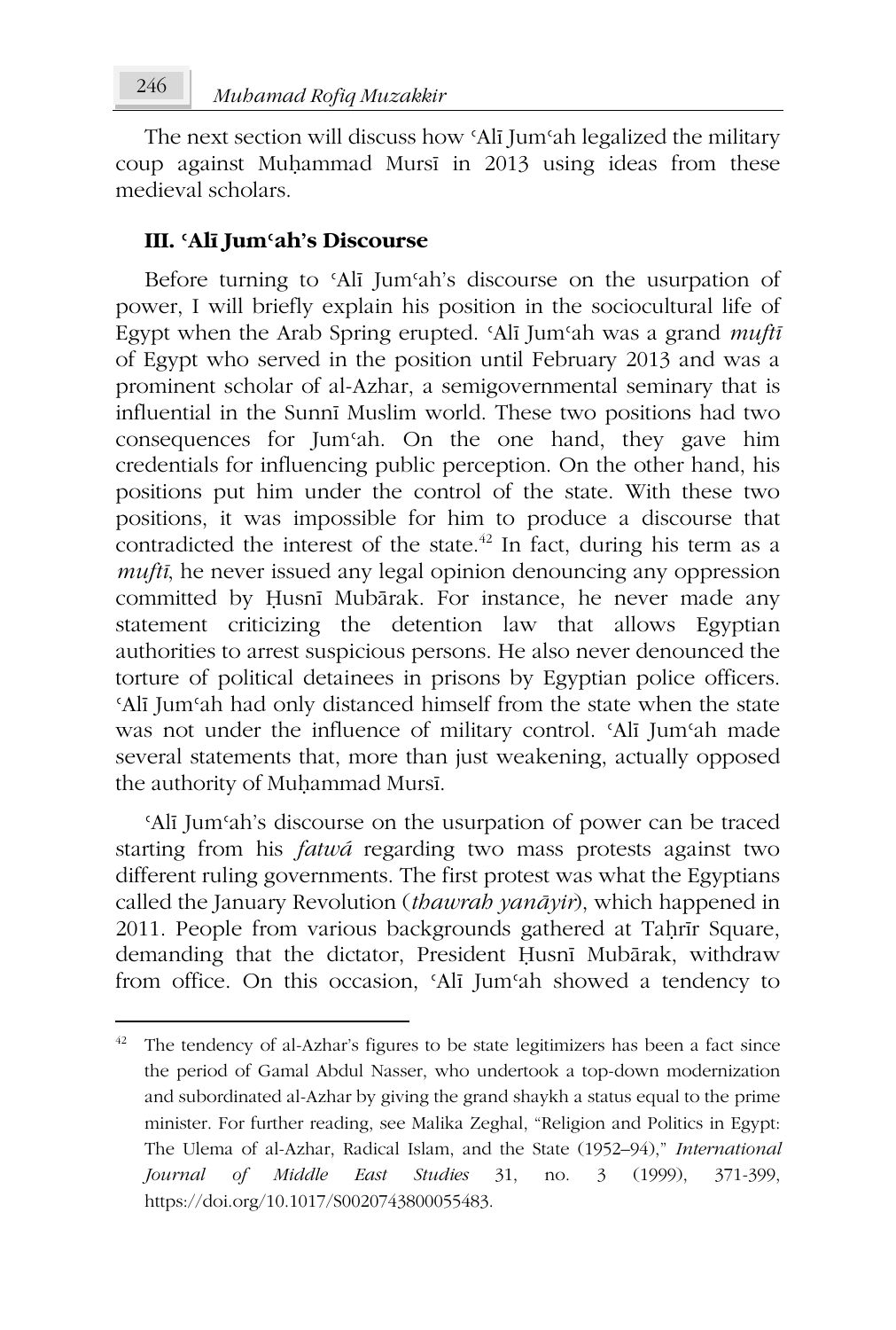discourage people from protesting. He stated that protesting is forbidden (*ḥarām*).<sup>43</sup> He issued a *fatwá* that it was permissible for Muslims to not attend obligatory Friday prayer at mosques during protest days. He argued that there was greater risk of harm if one attended prayers at a mosque.<sup>44</sup> In general, 'Alī Jum'ah's argument discouraging Egyptians from protesting against Mubārak was based on the idea of avoiding civil strife (*fitnah*). He believed that protesting the president would lead to chaos that, in turn, would shake the stability of the state. The second mass protest ensued two years later, in 2013, against the democratically elected president, Muḥammad Mursī, from the Muslim Brotherhood. A group that called themselves the *Tamarrud* (Rebellion) movement asked Muhammad Mursī to hand over power. His one-year presidency was deemed a failure in terms of bringing about stability and improving the economic situation of Egypt. Mursī was also seen as having monopolized power and making collusive policies. He only placed Islamists from his party and the *Salafī* parties in the Constituent Assembly, disregarding other political factions, especially liberals. Moreover, he was seen by his critics as the president of the Muslim Brotherhood rather than the president of Egypt.<sup>45</sup> Soon after the protest against Mursī erupted, ʿAlī Jumʿah changed his legal opinion regarding acts of protest. In this case, he supported the *Tamarrud*

<sup>43</sup> ʿAlī Jumʿah, *Maqṭaʿ ṣawtī lī-muftī ʿAlī Jumʿah athnāʾ al-thawrah wa-yuʿalliq ʿalayhi l-Shaykh Muḥammad Saʿd al-Azharī*, https://www.youtube.com /watch?v=hzf\_79q9fKo, accessed May 20, 2019.

<sup>44</sup> Jumʿah, "Min mawāqif al-ustādh al-duktūr ʿAlī Jumʿah," accessed May 20, 2019, http://www.draligomaa.com/index.php/%D8%AF%D8%B1%D9%88%D8%B3- %D9%88%D9%85%D8%AD%D8%A7%D8%B6%D8%B1%D8%A7%D8%AA/%D9% 85%D8%AD%D8%A7%D8%B6%D8%B1%D8%A7%D8%AA/%D8%A3%D9%85%D 8%B3%D9%8A%D8%A9-%D8%AB%D9%82%D8%A7%D9%81%D9%8A%D8%A9 /item/911-%D9%85%D9%86-%D9%85%D9%88%D8%A7%D9%82%D9%81-%D8 %A3-%D8%AF-%D8%B9%D9%84%D9%8A-%D8%AC%D9%85%D8%B9%D8%A9.

<sup>45</sup> Ann M. Lesch, "The Authoritarian States Power over Civil Society," in *Egypt and the Contradictions of Liberalism: Illiberal Intelligentsia and the Future of Egyptian Democracy*, ed. Dalia F. Fahmy and Daanish Faruqi (London: Oneworld, 2017), 142; John L. Esposito, Tamara Sonn, and John O. Voll, *Islam and Democracy after the Arab Spring* (New York: Oxford University Press, 2015), 220-224; Khalil al-Anani, "The 'Anguish' of the Muslim Brotherhood in Egypt," in *Routledge Handbook of the Arab Spring: Rethinking Democratization*, ed. Larbi Sadiki (London & New York: Routledge, 2015), 232.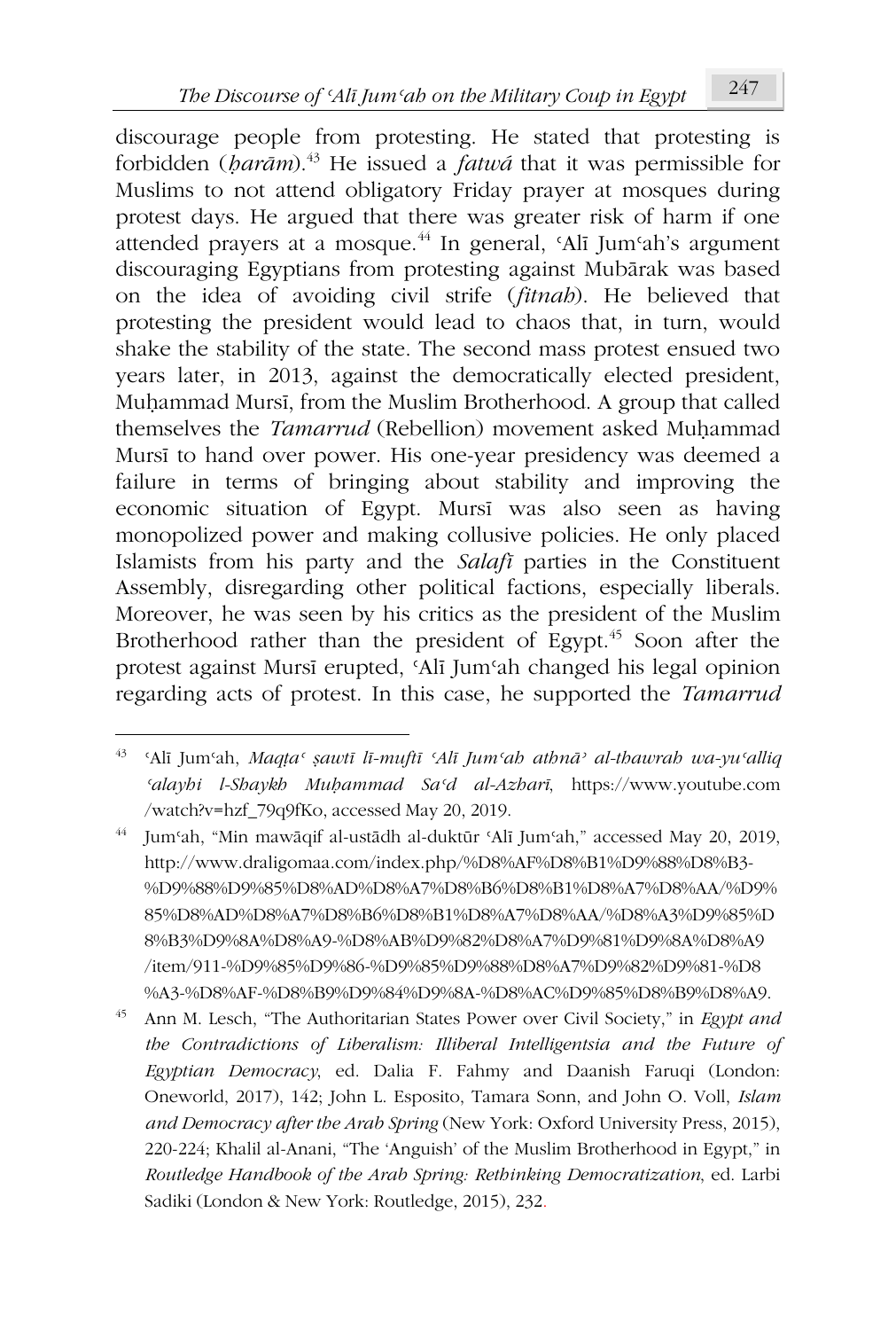movement. For him, the enormous mass protest of Mursī was a sign that Mursī no longer had legitimacy. His short-term presidency only caused the country to be more unstable.<sup>46</sup> 'Alī Jum'ah then went beyond a mere legitimization of the people's protest. He also justified the coup and the massacre of approximately 1.150 Muslim Brotherhood members by the Egyptian army. $47$  In his speech before a group of military officers, he even stated, that "they are rebels (*khawārij*), and the *khawārij* are the dogs of the hellfire (*kilāb alnār*). They are *khawārij*; blessed are those who kill them (*ṭūbá liman qatalahum*)."<sup>48</sup> On several occasions, Jum'ah appeared in front of the public to condemn the rallies of the Muslim Brotherhood in Rabʿah Square and to give support to the actions that the army had taken.

ʿAlī Jumʿah's discourse justifying the military coup against President Mursī was based on typical reasoning from the Islamic legal tradition (*fiqh*). Scrutinizing his speeches before and after the coup, I observed that he employed four traditional Islamic legal notions to support the army. First, he used the concept of *taghallub ahl alshawkah* (the conquest by the possessor of force), which was already elaborated above in the discussion of the three medieval scholars. This notion was apparent when he pronounced in his interview with CBC channel that "*aṣbaḥnā l-mutaghallibīn* (we became the defeaters)."<sup>49</sup> Jumʿah stated that, although Egyptians had pledged allegiance (*bayʿah*) to the new regime, President Mursī had caused disarray during his short presidency. Within one year of Mursī's

<sup>48</sup> Jumʿah, *ʿAlī Jumʿah wa-huwa yakhṭub amāma ʿaskar al-inqilāb al-liqāʾ almusarrab kāmil*, https://www.youtube.com/watch?v=s5\_r-zV5Tj4, accessed May 18, 2019.

<sup>49</sup> The interview was done on 23.8.2013 by the journalist Khairī Ramaḍān. See 'Alī Jumʿah, *Faḍīlat al-imām al-duktūr ʿAlī Jumʿah wa-ruʾyah taḥlīliyyah li-mā yaḥduth fī l-bilād,*

https://www.youtube.com/watch?v=52DMpHZBxE4, accessed May 20, 2019.

<sup>46</sup> Youssef Belal, "Islamic Law, Truth, Ethics: Fatwa and Jurisprudence of the Revolution," *Comparative Studies of South Asia, Africa and the Middle East* 38, no. 1 (2018), 116, https://doi.org/10.1215/1089201x-4390015.

 $47$  This number for the death toll was taken from the Human Rights Watch website. See Human Rights Watch, "The Rabʿa Massacre and Mass Killings of Protesters in Egypt," https://www.hrw.org/report/2014/08/12/all-according-plan/raba-mas sacre-and-mass-killings-protesters-egypt, accessed May 20, 2019.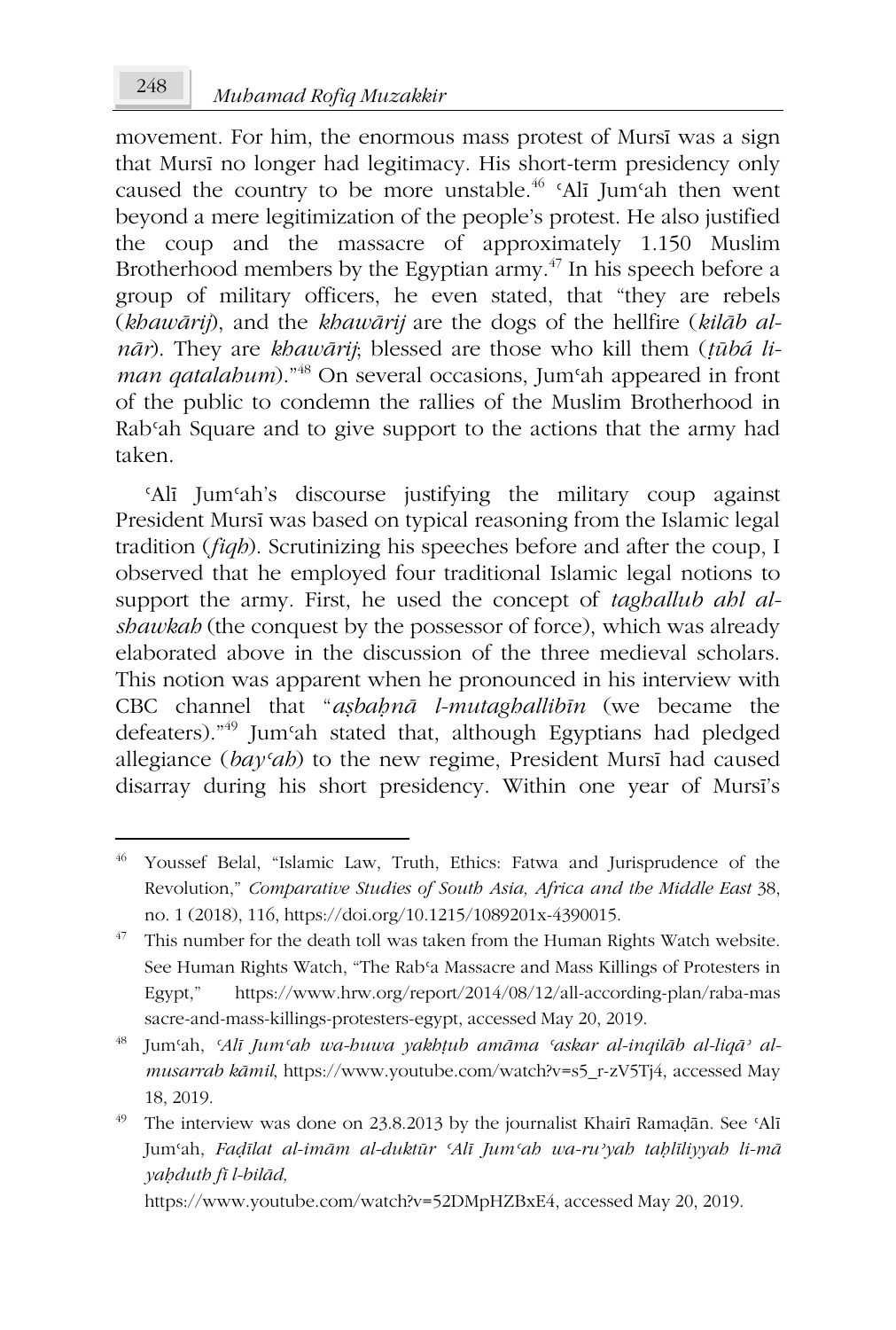administration, Egyptians were experiencing a serious energy crisis, specifically, electricity, gas, and petrol shortages. During this period, the prices of everyday supplies were inflated tremendously. The interest of the country was affected at both the national and international levels.<sup>50</sup> For ʿAlī Jumʿah, Mursī's incapacity to be an effective ruler to overcome the crisis was a legal excuse to depose him. In his speech before the Egyptian Security Forces, ʿAlī Jumʿah stated:

In Islamic law (*fiqh*), it is permitted to depose a president. It is permitted to depose a president if he goes insane. It is even permitted to depose a president if he is imprisoned by the enemy. It is permitted to depose a president if he loses his senses. It is permitted to depose a president if there is anarchy in the land and among the people, and rights are no longer protected.<sup>51</sup>

In supporting his invocation of the traditional notion of "*altamakkun bi-l-quwwah* (the conquer by the holder of the army)," ʿAlī Jumʿah praised Egypt's Supreme Council of Armed Forces (SCAF), which the medieval scholars did not do, even when they accepted the usurpation of power. He addressed the Egyptian soldiers as "O knights of the knights (*ayyuhā l-abṭāl al-fursān*)."<sup>52</sup> ʿAlī Jumʿah maintained that the Egyptian military had not done anything wrong, nor would they ever. He stated in his message to the Egyptian Security Forces after the coup that "the Egyptian army never went to the marketplace to beat people or steal their wealth. On the contrary, it builds rather than destroys."<sup>53</sup> He further argued that the Egyptian army "always sides with the truth, eliminates oppression, and

<sup>50</sup> ʿAlī Jumʿah, "Translation of the Transcript of Ali Gomaa's Message to the Egyptian Security Forces in the Weeks Prior the Rabaa Massacre, draft translation (12/2015) by Usaama Al-Azami," https://www.academia.edu/19791977/Translation\_of\_Ali \_Gomaas\_Lecture\_to\_the\_Egyptian\_Armed\_Forces\_Summer\_2013\_in\_the\_weeks \_prior\_the\_Rabaa\_Massacre\_draft\_.

<sup>51</sup> Jumʿah, "Tolerance in Islam [A translation of Ali Gomaa's Lecture to the Egyptian Armed Forces on 18 August 2013 – 4 days after the Rabaa Massacre]," trans. Usaama al-Azami, https://www.academia.edu/31264955/Ali\_Gomaa\_s\_Lecture \_to\_the\_Egyptian\_Armed\_Forces\_on\_18\_August\_2013\_four\_days\_after\_the\_Rab aa\_Massacre\_draft\_, accessed May 18, 2019.

<sup>52</sup> Jumʿah, *ʿAlī Jumʿah wa-huwa yakhṭub*.

<sup>53</sup> Jumʿah, "Translation of the Transcript of Ali Gomaa's Message to the Egyptian Security Forces in the Weeks Prior the Rabaa Massacre."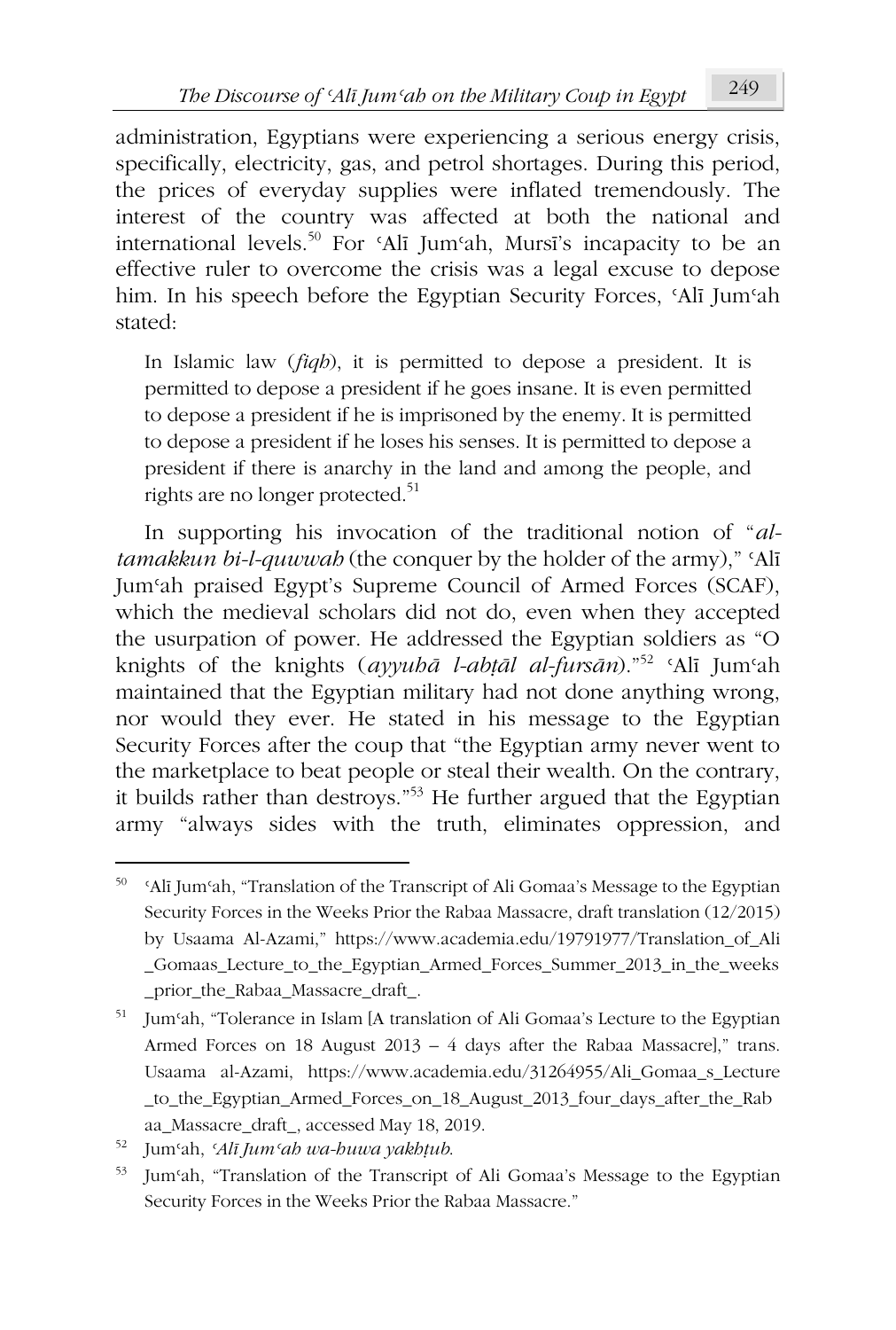punishes rebels." and "God always guides them in whatever action they do."<sup>54</sup> To elevate the military's position after the coup and convince people to accept what the army had done, ʿAlī Jumʿah then mentioned several hadīths that he identified as the Prophet's guarantee of the truthfulness of the Egyptian army.<sup>55</sup> He also recalled several heroic actions that the Egyptian army had taken throughout the history of the nation: namely, the war against Israel in 1948 and the war in Mexico in 1863.

Second, ʿAlī Jumʿah used the concept of *al-imām al-maḥjūr* (detained ruler) to justify the coup. According to Jumʿah, in traditional Islamic legal thought, there is a notion that allows the holder of the army to detain a ruler for his incapacity to govern. If a ruler lacks experience, the people will fall into disorder. In facing this situation, jurists may call on people with power (*ahl al-shawkah*) to arrest the ruler and isolate him in a legally restricted place. Afterward, he will lose legitimacy in governing.<sup>56</sup> Jum<sup>c</sup>ah stated:

The jurists of Islam have talked about a detained ruler. The imām to whom we have pledged allegiance causes instability in the country. His colleagues detain him and quarantine him (*fa-aṣḥābuhū iʿtaqalūhu, wa-ḥajarū ʿalayhi*). They say: "Sit down here" and they lock him. He loses his legitimacy (*dhahaba sharʿiyyatuhū*).<sup>57</sup>

Based on my reading of al-Māwardī, al-Ghazālī, and Ibn Jamāʿah, I have found no specific concepts that perfectly match with this idea. I

<sup>54</sup> Ibid*.*

<sup>55</sup> He mentioned the ḥadīth about the virtue of the so-called "*al-jund al-gharbī* (the western army)," namely the Egyptian Army from al-Ḥākim's book of ḥadīths, *al-Mustadrak*. According to this ḥadīth, the Prophet predicted that "there will be the days of chaos among people. The safe people are the Western Army, namely the Egyptian army." See Jumʿah, *Ḥadīth Rasūl Allāh ʿan jaysh Miṣr* https://www.youtube.com/watch?v=C8odslLsmrI&t=573s, accessed May 18, 2019. In fact, this ḥadīth is strongly inauthentic (*shadīd al-ḍaʿf*). See Ṣalāḥ al-Dīn ibn Aḥmad al-Idlibī, "Ḥadīth al-jund al-gharbī: Ḥadīth 'satakūn fitnah, khayr alnās fī-hā al-jund al-gharbī'," http://idlbi.net/jundgarbi/, accessed May 20, 2019; Muḥammad Nāṣir al-Dīn al-Albānī, *Silsilat al-aḥādīth al-ḍaʿīfah wa-l-mawḍūʿah wa-atharuhā l-sayyiʾ fī l-ummah* (Riyadh: Maktabat al-Maʿārif li-l-Nashr wa-l-Tawzī<sup>c</sup>, 2004), XII, 1066.

<sup>56</sup> Jumʿah, "Min mawāqif."

<sup>57</sup> Jumʿah, *ʿAlī Jumʿah wa-huwa yakhṭub*.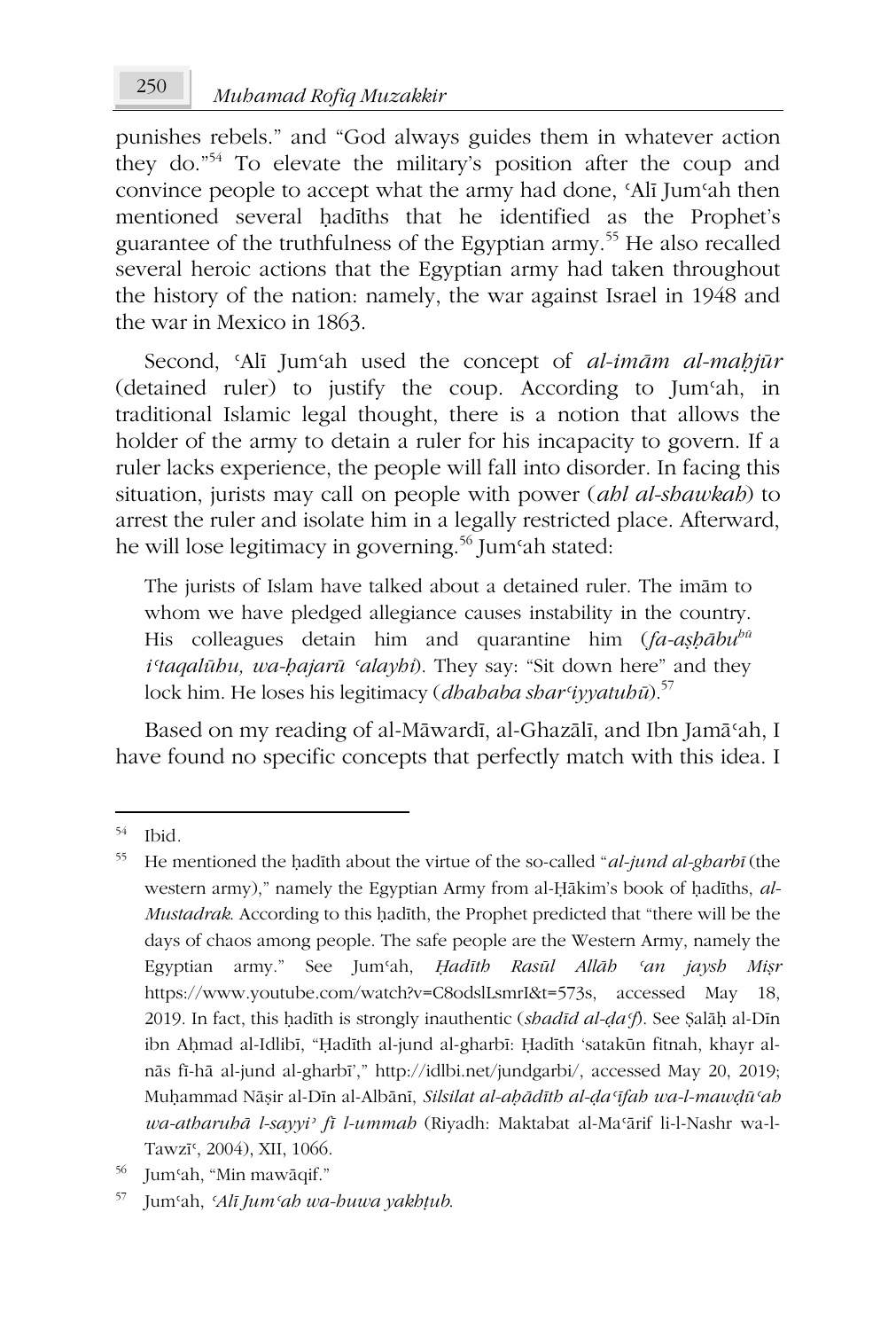suppose that 'Alī Jum'ah was referring to the idea of a coerced caliph in al-Māwardī's *al-Aḥkām,* namely, when al-Māwardī discusses the deficiencies of a ruler. Recalling what I mentioned previously, according to al-Māwardī, if an enemy imprisons a caliph and there is no chance to free the caliph, the electors can replace him with another person. Even if this was what Jumʿah meant, the case of Mursī was meaningfully different. He was deposed and detained by military officers, not by the nation's enemies. Mursī lost the capacity to govern because the army took over his power not because the enemy infiltrated the country and defeated him. By using this notion, ʿAlī Jumʿah actually unwittingly equated ʿAbd al-Fattāḥ al-Sīsī, the head of the Supreme Council of Armed Forces of Egypt that overthrew Mursī, with the enemy. Moreover, Jumʿah also overlooked the fact that al-Māwardī was unwilling to give the status of caliph to one detaining a caliph –the caliph should be appointed by legal means instead. The analogy of President Mursī as a caliph was also flawed because he was chosen as a president through a presidential election in a democratic system. In contrast, caliphs are chosen based on either a testamentary designation (*al-istikhlāf*) by a previous caliph or a selection by a committee of electors (*ikhtiyār ahl al-ḥall wa-l-ʿaqd*). As such, Jumʿah's analogy of a military coup as *al-imām al-maḥjūr* was defective and dishonest. The reasoning behind Jumʿah's discourse does not look consistent with that of the classical authority that he was trying to refer to, leading to the impression that he produced a legal trick to support Mursī's ouster.

Third, ʿAlī Jumʿah employed the notion of the will of the people (*bināʾan ʿalá l-shaʿb*). For him, the people are the actual holder of sovereignty—not the constitution, not the electors, and not the president.<sup>58</sup> As such, contrary to the popular conception in politics that sees sovereignty in the constitution, Jumʿah maintained that the supreme authority lays in the hands of the people. When the people called for Mursī to withdraw from his position, it meant that Mursī was untenable. Jum'ah claimed that before the military coup, thirty million people protested against Mursī in Taḥrīr Square, demanding his withdrawal.<sup>59</sup> By implication, Jum<sup>o</sup>ah argued, that meant that they

<sup>58</sup> Jumʿah, *Faḍīlat al-imām.*

<sup>59</sup> Jumʿah, *30 yūniyū yawm min ayyām Allāh intaṣara fīhi l-muʾminūn ʿalá lkāfirīn*, https://www.almasryalyoum.com/news/details/1303970, accessed Octo ber 11, 2018.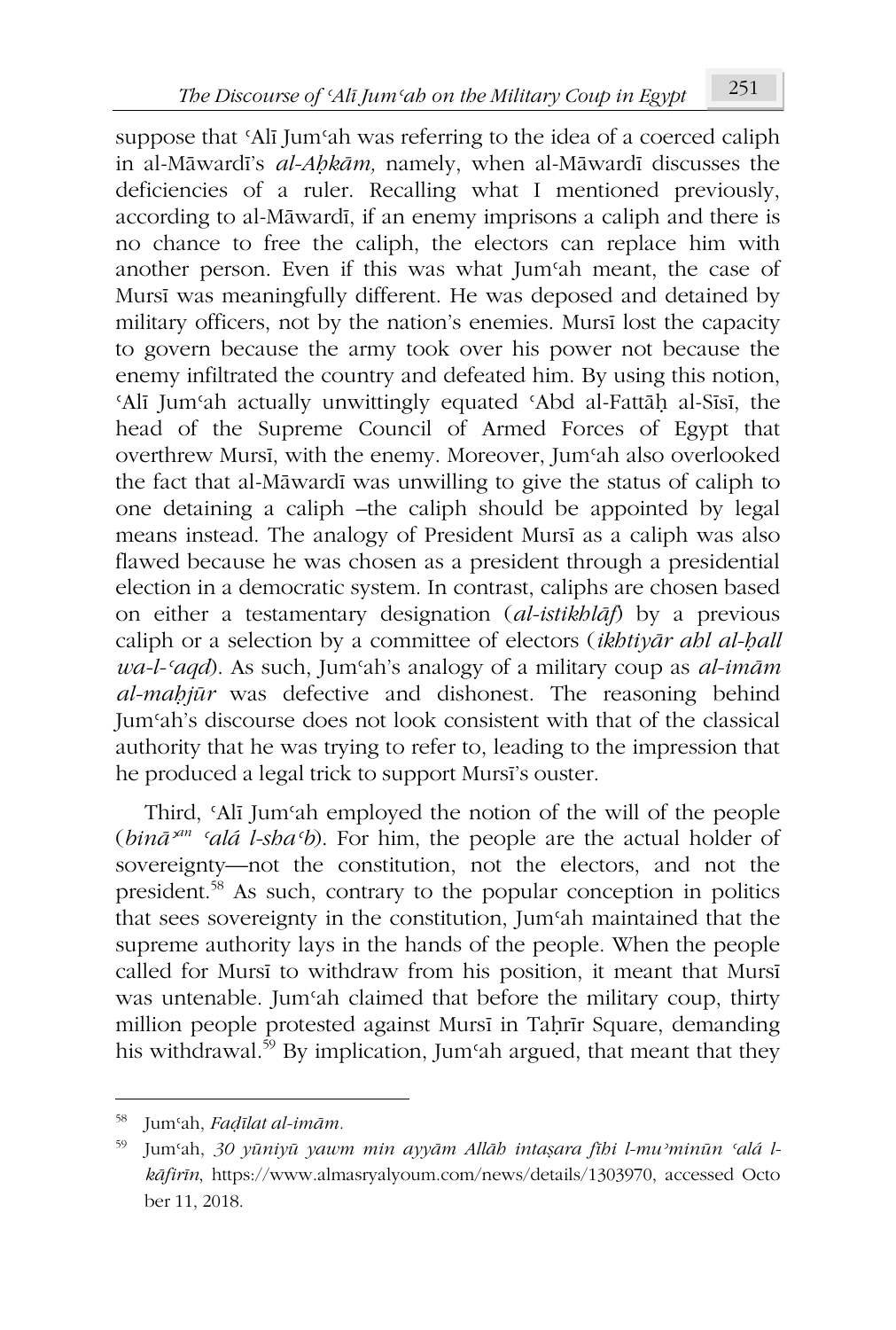supported the military's actions in overthrowing him. Jumsh also claimed that this number was even larger than the number of those who protested against Mubārak. In this regard, Jum'ah based the notion of the people's will on the concept of *al-sawād al-aʿẓam* (the overwhelming majority).<sup>60</sup>

This notion initially came from a hadīth that teaches Muslims to always side with the mainstream group if there is cleavage among people.<sup>61</sup> Jumʿah used this notion as a political instrument to undermine Mursī's presidency. Commenting about the Muslim Brotherhood's victory in the 2012 presidential election, Jumʿah said that Mursī's victory came only with 51% of the vote, which is far below the concept *al-sawād al-aʿẓam* and does not represent the will of the people at all. Jumʿah argued that Mursī was chosen by only 13 million out of 25 million Egyptian voters, which is only a quarter of the total Egyptian population of 90 million. Jumʿah continued, suggesting that considering 51% as a majority vote is an un-Islamic concept. Such a figure is considered the majority only in the US political system, not in the Islamic legal system. He claimed that according to the Islamic legal system, especially the Shāfi'i school of legal thought, 51% cannot be taken seriously. According to his calculations, *al-sawād al-aʿẓam* means 86%, and this was the number of people who protested against Mursī.<sup>62</sup>

Fourth, to justify the coup, ʿAlī Jumʿah employed the concept of the moral deviance of a ruler and his followers. In an interview with CBC, ʿAlī Jumʿah stated that he considered Mursī and his followers to be "evil crooks criminals (*al-fāsiqīn al-fāsidīn al-mujrimīn*)."<sup>63</sup> The reason he called them that is that "they are in conflict against the believers and the nation (*wa-kānū fī ṣirāʿ maʿa l-muʾminīn maʿa al-*

<sup>60</sup> *Ibid.*

<sup>61</sup> The ḥadīth says, *"idhā raʾaytum ikhtilāf an, fa-ʿalaykum bi-l-sawād al-aʿẓam* (if you see the disputation among people, you have to side with the majority)". This ḥadīth was compiled by Ibn Mājah, and according to some ḥadīth critics, it is *ḍaʿīf* (weak).

See islamweb.net, "Maʿná l-sawād al-aʿẓam wa-l-amr bi-luzūm al-jamāʿah al-ūlá," https://fatwa.islamweb.net/fatwa/index.php?page=showfatwa&Option=FatwaId &Id=210028, accessed May 21, 2019.

<sup>62</sup> Jumʿah, *30 yūniyu*.

<sup>63</sup> *Ibid.*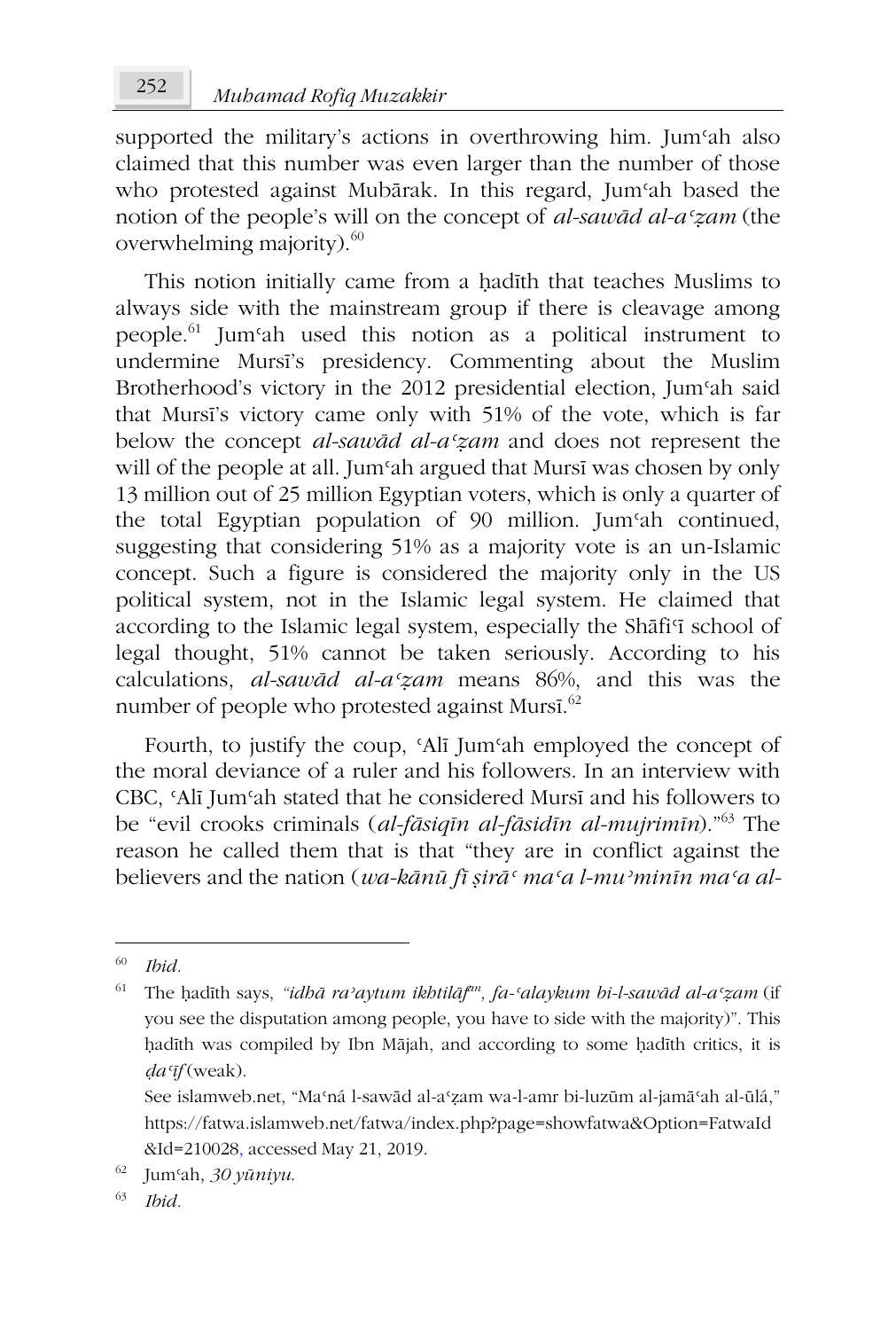*awṭān*)" and in political positions that "they do not deserve."<sup>64</sup> Further, he called Mursī and the members of the Muslim Brotherhood *khawārij* (rebels) because they insisted on asking for the restoration of Mursī's presidency through protests in the Rabah Square, inciting violent protests and creating civil strife.<sup>65</sup> By doing so, he argued, the Muslim Brotherhood divided Egyptian society. To condemn Mursī and his followers, Jumʿah once again invoked Prophetic tradition, using a ḥadīth calling *khawārij* the dogs of hellfire.<sup>66</sup>

From the description above, it is clear that ʿAlī Jumʿah was influenced by several notions in the traditional Islamic legal system. The next part will juxtapose ʿAlī Jumʿah's discourse with that of three medieval political theorists. It will reveal the extent to which Jumʿah's discourse was influenced by and differed from these medieval discourses.

## **IV. Analysis: Influences and Divergences**

As has been described before, in his political discourse, ʿAlī Jumʿah used the notion of conquering through force (*al-taghallub bil-shawkah*) and the idea of the detained ruler (*al-imām al-maḥjūr*). Moreover, he invoked ḥadīths about the overwhelming majority (*alsawād al-aʿẓam*) and the evilness of rebels (*khawārij*). This section will discuss the commonalities and significant differences between ʿAlī Jumʿah's discourse and that of the medieval jurists.

Aside from an explicit invocation of the traditional discourses on the usurpation of power, there are other similarities between ʿAlī Jumʿah's political discourses and that of the three medieval scholars.

<sup>64</sup> *Ibid.*

<sup>65</sup> Warren, "Cleansing the Nation," 465-467.

<sup>66</sup> Yūsuf al-Qaraḍāwī, his fellow Azharī scholar and a strong supporter of Mursī's legitimacy, refuted the invocation of *khawārij* to label the Muslim Brotherhood members. Instead, he used this term to designate those asking for the withdrawal of Mursī. For further reading, see Yūsuf al-Qaraḍāwī "al-Khawārij bayna l-dīn wal-tārīkh wa-l-siyāsah [Kharijīs between Religion, History, and Politics]," Al-Jazeera's Interview with Yūsuf al-Qaraḍāwī, http://www.aljazeera .net/programs/religionandlife/2013/8/25/%D8%A7%D9%84%D8%AE%D9%88%D 8%A7%D8%B1%D8%AC-%D8%A8%D9%8A%D9%86-%D8%A7%D9%84%D8%AF %D9%8A%D9%86-%D9%88%D8%A7%D9%84%D8%AA%D8%A7%D8%B1%D9%8 A%D8%AE-%D9%88%D8%A7%D9%84%D8%B3%D9%8A%D8%A7%D8 %B3%D8%A9, accessed July 10, 2018.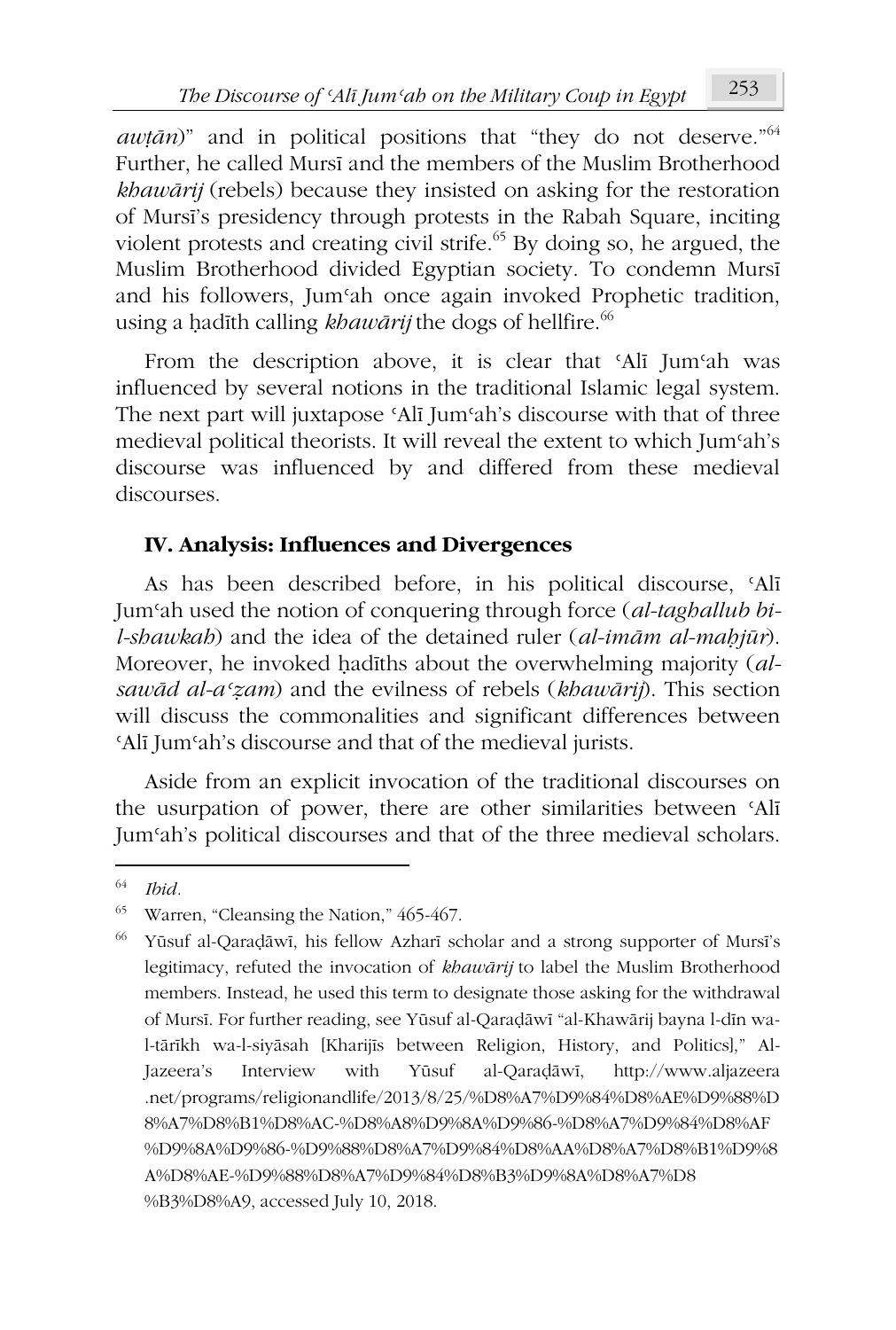First, 'Alī Jum'ah, following previous Muslim jurists, not only legalized the usurpation of power but also argued obedience to usurpers to be a religious obligation. In this discourse, dictatorship and the usurpation of power are not seen as deviations from a norm but rather as normal behaviors. As a result, there is no way Egypt can become a truly democratic country, as the autocracy is sanctioned by political theology. Second, ʿAlī Jumʿah was also in agreement with the medieval scholars in terms of their understandings of politics. Al-Māwardī, al-Ghazālī, and Ibn Jamāʿah, along with other scholars, were realism-based scholars who accepted their realities for the sake of avoiding *fitnah* (civil disorder) and at the expense of having a normal system of circulating power. ʿAlī Jumʿah continued this trend. For ʿAlī Jumʿah, a mere election cannot validate and sustain the leadership of a ruler if people no longer want him in the office. Jumʿah was also not particularly interested in formulating a good political system for selecting an ideal ruler.

Third, there is a complete absence of any notion of accountability from those in power and of checks and balances against rulers in the discourses of ʿAlī Jumʿah and that of the medieval scholars. For Jumʿah, a usurper or an army officer, once he defeats the previous ruler and can reign effectively, becomes unquestionable. There is no need for people to criticize him, since it will open the door to civil chaos. After several years of General al-Sīsī sitting in office after several cases of the abuse of power, ʿAlī Jumʿah did not make any critiques of this autocracy. I contend that the absence of critiques of the autocratic ruler in Jumʿah's discourse is the influence of medieval views that overlook such a notion. This confirms what Ovamir Anjum, an intellectual historian, has noted that in the medieval political discourse: most Muslim political theorists have raised the position of the ruler to a certain level of sanctity by embracing what Anjum calls "a ruler-centered vision."<sup>67</sup>

All of these similarities with traditional discourses indicate that the political discourse of Muslim scholars is determined by what I mentioned previously as a tendency to conform. Muslim jurists care more about concordance with tradition than with the need to transform countries into democratic states. In this sense, formulating a discourse is just a matter of repeating already established opinions.

<sup>67</sup> Anjum, *Politics, Law, and Community*, 132.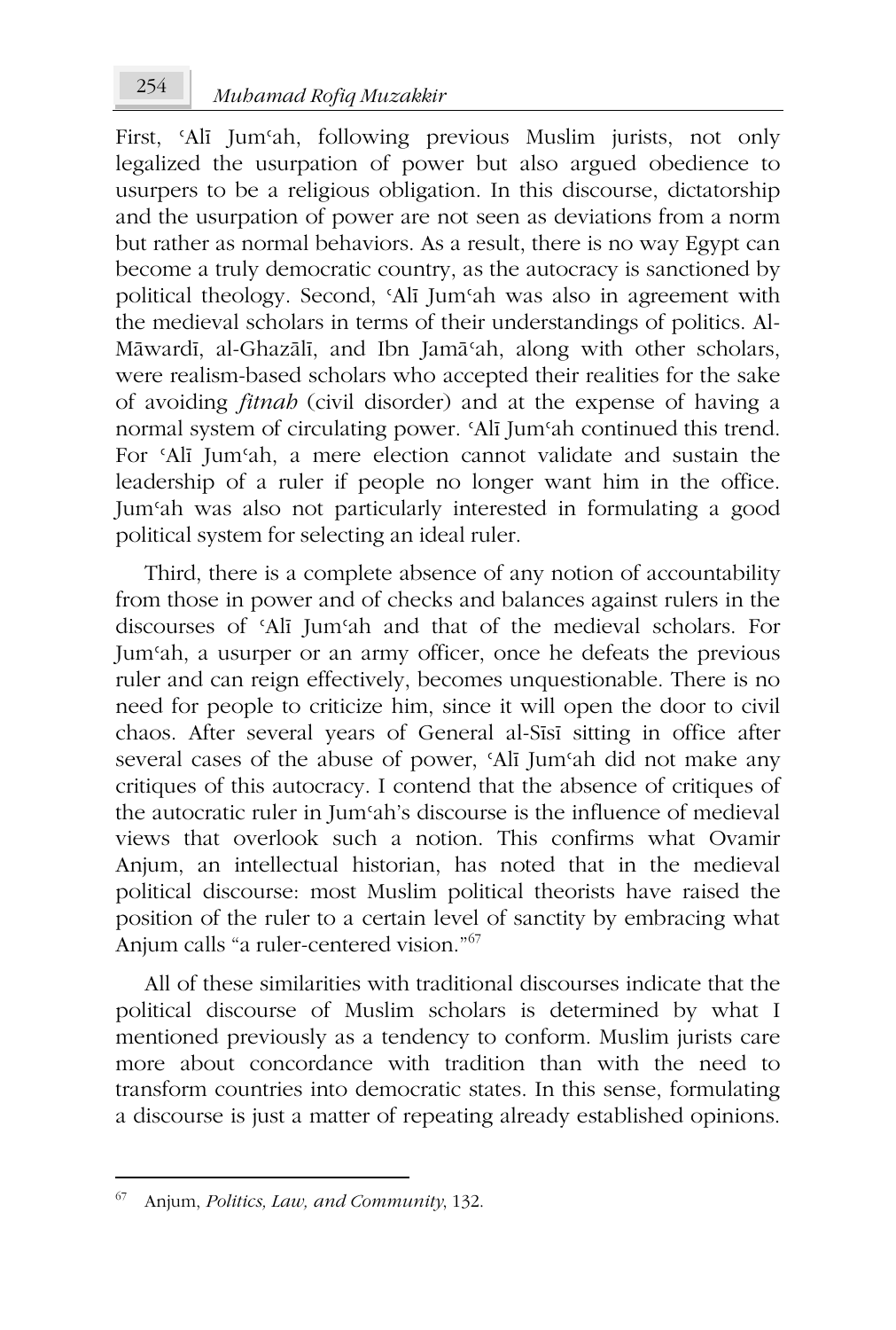As Moosa states, "law ruling was activated in a mechanical manner."<sup>68</sup> This adherence to past authorities on the issue of the usurpation of power confirms what Abou El Fadl identified in his study on Muslim scholars' discourses on the rebellion: the traditional discourses on Islamic political thought "are repeated without material revision or development."<sup>69</sup>

It is also important to note that aside from being influenced by medieval discourses, in some senses, ʿAlī Jumʿah also deviated from those ideas. In other words, his discourse did not entirely abide by classical *fiqh* (Islamic legal thought); he also departed from such *fiqh*. This deviation can be seen in several ways. First, it is clear that the logic behind the classical jurists' discourse is avoiding bloodshed (*fitnah*) at the expense of having an accountable political system. Al-Māwardī, al-Ghazālī, and Ibn Jamāʿah had to justify the usurpation of power in order to avoid disunity and civil strife. In contrast, ʿAlī Jumʿah neither avoided *fitnah* nor built a system. He even formulated a discourse that sanctioned massacre and human rights violations by the Egyptian government. For Jumʿah, the point was not stopping the *fitnah*, because even after al-Sīsī became the ruler, the *fitnah* still ensued and even escalated.<sup>70</sup> What was at stake for Jum'ah was instead encouraging society to be submissive to the ruler and

<sup>68</sup> Moosa, "Recovering the Ethical: Practices, Politics, Tradition," in *The Shariʿa: History, Ethics, and Law*, ed. Amyn B. Sajoo (London & New York: I. B. Tauris & The Institute of Ismaili Studies, 2018), 52.

<sup>69</sup> Abou El Fadl, *Rebellion and Violence*, 244.

In Egypt, with the rise of the junta military into power, authoritarianism has intensified tremendously. ʿAbd al-Fattāḥ al-Sīsī, the current president, plays a zero-sum game, which has never been done by previous leaders. Not only has he cracked down on the Muslim Brotherhood, but he also allows no opposition movement to exist. He labels any critical opponent an enemy, terrorist, or violent actor. In the last election, in March 2018, he detained almost all of the candidates whom he thought could challenge his popularity. Among all candidates, al-Sīsī retained only the weakest one as his competitor. Not only that, he also has blocked any possibility for the presence of a stable civil society. In 2013, the first year of his administration, he banned hundreds of thousands of imāms and closed 5.000 small mosques (*zawāyā*) in Egypt, which he considered places for disseminating hatred and opposition toward his administration. For further reading regarding banning imāms and closing mosques, see Abou El Fadl, "Dominating Religion in Egypt's Pseudo-Secular State," http://www .abc.net.au/religion/articles/2013/09/15/3848943.htm, accessed March 5, 2018.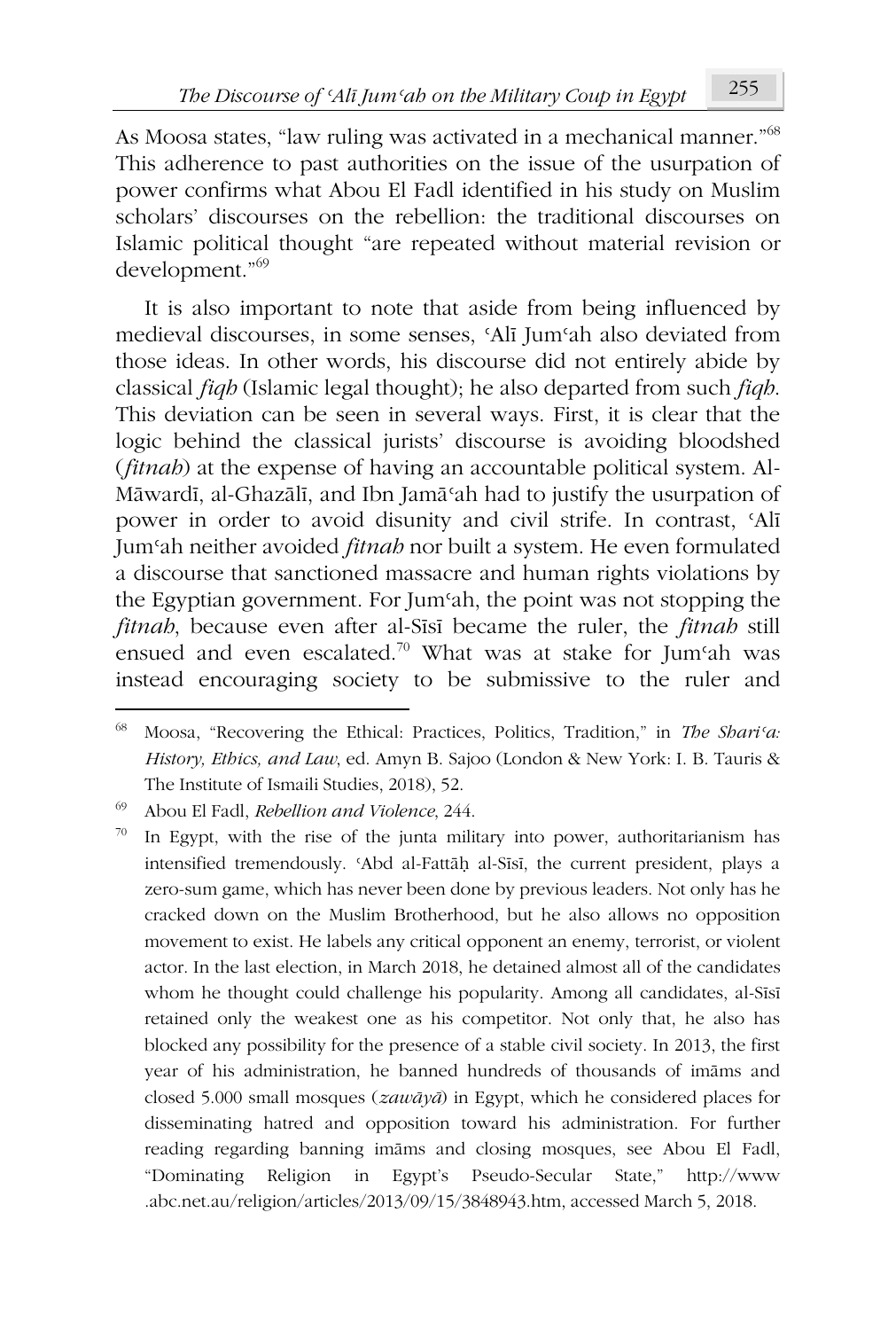negating the Muslim Brotherhood, which formed a possible threat to the position of al-Azhar as the only religious authority in Egypt.<sup>71</sup> Second, even though the medieval Muslim jurists accepted the legitimacy of a usurper of power, they still bound him with several moral obligations that must be fulfilled. In contrast, ʿAlī Jumʿah was not interested in formulating such a notion. He was not interested in guiding the usurper in exercising power as a ruler. He never talked about the moral obligation of a ruler toward the people. In Jumʿah's discourse, a usurper (*mustawlī*) then becomes an absolute ruler.

Third, through the invocation of the term *khawārij*, ʿAlī Jumʿah treated the followers of the deposed president as rebels. However, Jumʿah's discourse on rebels does not correspond with the discourses of the medieval scholars on the same subject. They prohibit rebellion against the government, but they do not condemn rebels if they have a political reason  $(ta^2w\bar{a})$ .<sup>72</sup> For them, rebellion is not a sin or a criminal act. Therefore, rebels should not be tortured, let alone killed.<sup>73</sup> Rebels have to be treated humanely.<sup>74</sup> Rebellion, according to traditional norms in Islamic legal thought, is only a civil infraction. The ruler is allowed to fight rebels but not to nullify them; the ruler should rather prevent any harm they might cause.<sup>75</sup> For 'Alī Jum'ah, by contrast, it was right that the Muslim Brotherhood members who refused to obey the ouster of the weak president and who were adamant about restoring Mursī's position and creating civil strife were killed. In this sense, Jumʿah completely departed from the medieval tradition.

Fourth, the political discourses of medieval scholars emphasized a ruler-centered vision, meaning that politics always revolve around the interests of a ruler. Meanwhile, ʿAlī Jumʿah produced what I call "a pseudocommunity vision." By invoking the notion of *al-sawād alaʿẓam* (the overwhelming majority) as the excuse to justify the military coup, it might have seemed that he took the consideration of the people (*ummah*) seriously and put them at the center of his political vision, but he, in fact, did not do so. In the aftermath of the Egyptian uprising and the ascension of General al-Sīsī to the

<sup>71</sup> Fadel, "Islamic Law and Constitution-Making," 504.

<sup>72</sup> Abou El Fadl, *Rebellion and Violence*, 326.

<sup>73</sup> *Ibid.*, 244.

<sup>74</sup> *Ibid.*, 233.

<sup>75</sup> *Ibid.*, 243.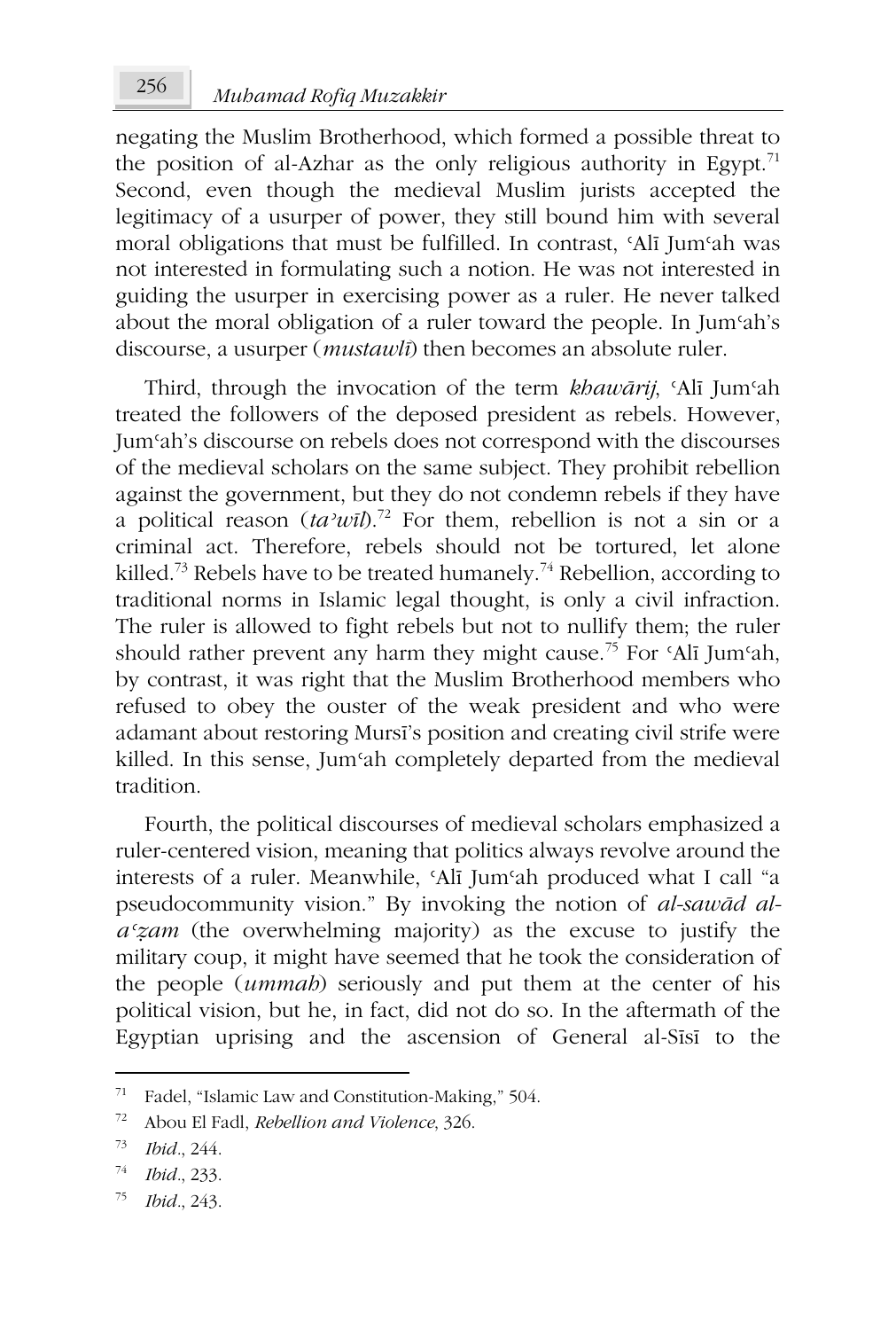presidency, Jumʿah set the community aside again. He did not, for instance, formulate any ideas for how people can channel their critiques of the current military regime. He cared about neither the imprisonment nor the cultural silencing of political activists who were critical of the dictator president. He only used this concept to support the overthrowing of Mursī.

These significant departures from the medieval discourses on politics suggest two important things. First, they reveal how ʿAlī Jumʿah betrayed the humanistic face of the Islamic legal tradition, particularly when he justified killing people and called them rebels against the political gains of the army. Second, they suggest that although the legal tradition was influential in shaping Jumʿah's stance, it also became an instrument to enable the military regime to gain power. In other words, he was not sincere and honest when dealing with the legal tradition. Ultimately, this implies that ʿAlī Jumʿah has set a highly negative precedent. Through his arguments, the Islamic legal tradition becomes not only a reference that determines political stances but also the most effective legal trick in the political game.

# **V. Conclusion**

In this article, I have examined the political discourse of ʿAlī Jumʿah as an alternative explanation of the reasons behind the failure of Egypt to transition into a democratic country after the Arab Spring. I have argued that ʿAlī Jumʿah's discourse on the military coup against the democratically elected president was shaped by his strict adherence to the discursive legal tradition in Islam. He followed the most dominant view within the Islamic legal system, which accepts the usurpation of power by the holder of the army. He employed the notions of defeat (*al-taghallub*), a detained ruler (*al-imām almaḥjūr*), the moral deviance of a ruler (being *khawārij*), and an overwhelming majority (*al-sawād al-aʿẓam*). Despite his substantial conformity with tradition, however, Jumʿah also digressed from it. The way he deployed traditional Islamic legal concepts seems very selective, leading to the impression that he used Islamic law as a trick to legalize the usurpation of power.

ʿAlī Jumʿah accomplished such trickery in several ways. He distorted the medieval concept of a detained ruler, treated the group that rejected the coup as rebels, and legalized killing people for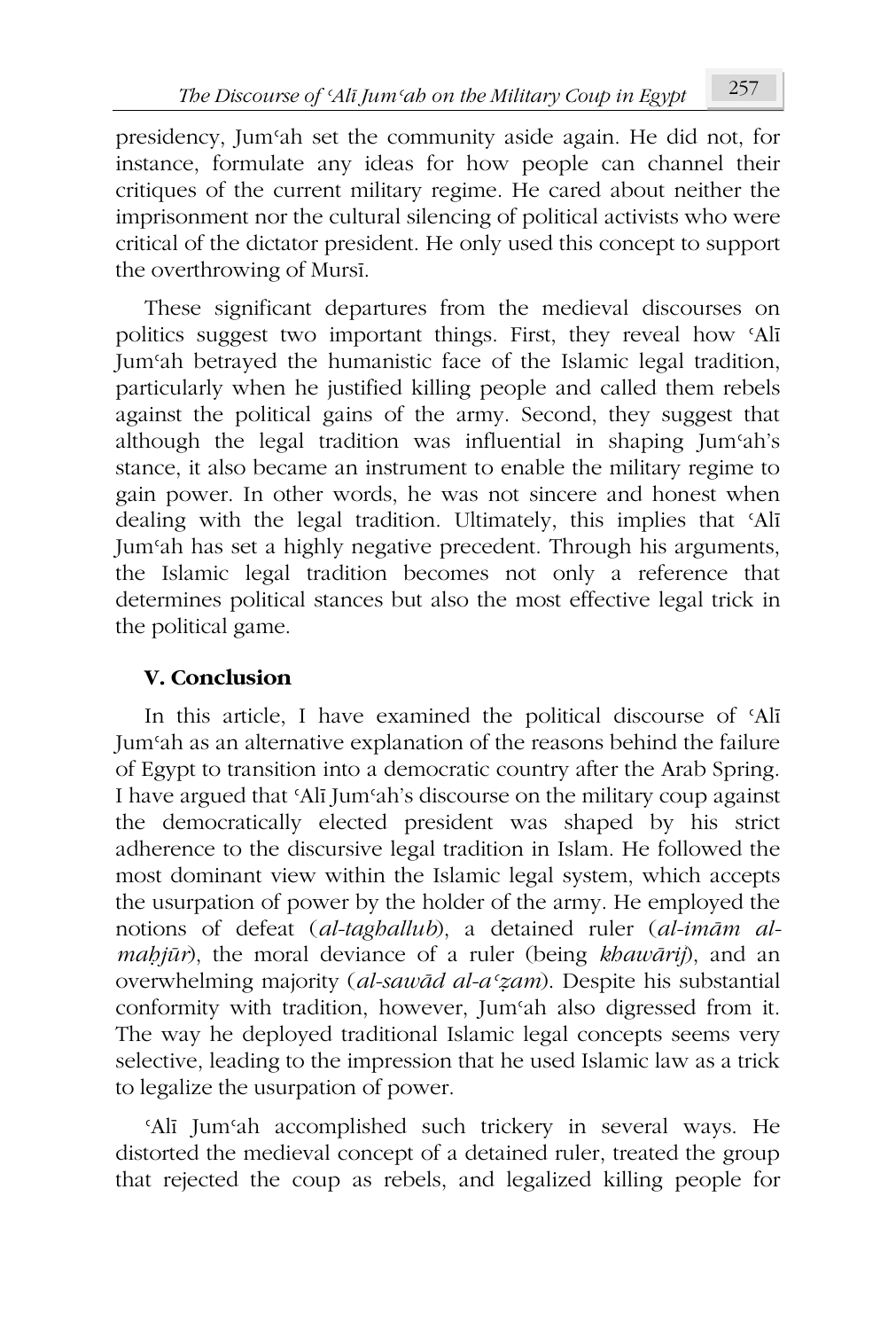political reasons. The way he invoked these three concepts is significantly different from the way al-Māwardī, al-Ghazālī, and Ibn Jamāʿah discussed them. Therefore, although Jumʿah's arguments defending the usurpation of power relied heavily on the medieval discourse, it might be not an exaggeration to say that he also abused the Islamic legal tradition to fit military interests.

ʿAlī Jumʿah's discourse has consequences for both the ethical dimension of the Islamic legal system and the political trajectory of Egypt. Due to his authoritarian discourse, the Islamic legal field has become displaced from its ethical mooring. To borrow Moosa's expression, by being "faithful to tradition but violating contemporary moral norms"<sup>76</sup> Jumʿah cost the Islamic legal field its humanist face and moral values. In addition, Jum'ah's justification for the military coup has also caused Egypt's possibility of being a democratic country to fade away. His pro-dictatorship discourse has estranged Egypt's political path from democracy. Under the patronage of a religious establishment that is very hegemonic in Egypt's social life, there is no way that autocracy and dictatorship can disappear from the country's politics in the near future.

### **DISCLOSURE STATEMENT**

No potential conflict of interest were reported by the authors.

#### **BIBLIOGRAPHY**

- Abdel Meguid, Ahmed, and Daanish Faruqi. "The Truncated Debate: Egyptian Liberals, Islamists, and Ideological Statism." In *Egypt and the Contradictions of Liberalism: Illiberal Intelligentsia and the Future of Egyptian Democracy*, edited by Dalia F. Fahmy and Daanish Faruqi, 253-290. London: Oneworld, 2017.
- Abou El Fadl, Khaled. *Rebellion and Violence in Islamic Law*. Cambridge: Cambridge University Press, 2001.
	- \_\_\_\_\_\_. "The Praetorian State in the Arab Spring." *University of Pennsylvania Journal of International Law* 34 (2013): 305-314.
		- \_\_\_\_\_\_. "Failure of a Revolution. The Military, Secular Intelligentsia and Religion in Egypt's Pseudo-Secular State." In *Routledge Handbook of the Arab Spring:*

Moosa, "Recovering the Ethical," 53.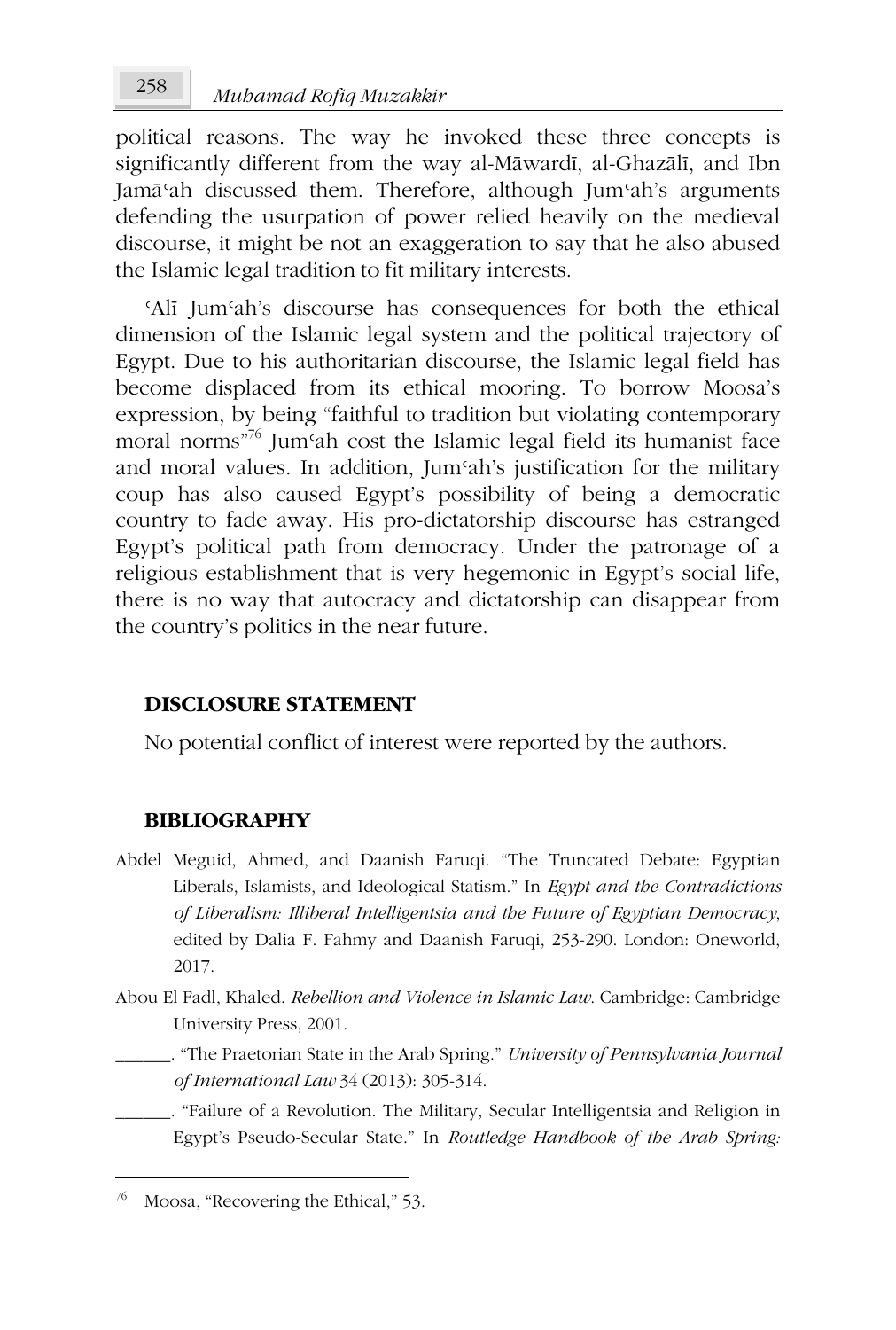*Rethinking Democratization*, edited by Larbi Sadiki, 253-270. London & New York: Routledge, 2015.

\_\_\_\_\_\_. "Egypt's Secularized Intelligentsia and the Guardians of Truth." In *Egypt and the Contradictions of Liberalism: Illiberal Intelligentsia and the Future of Egyptian Democracy*, edited by Dalia F. Fahmy and Daanish Faruqi, 235-252. London: Oneworld, 2017.

\_\_\_\_\_\_. "Dominating Religion in Egypt's Pseudo-Secular State." http://www.abc.net.au/religion/articles/2013/09/15/3848943.htm. Accessed March 5, 2018.

- al-Albānī, Muḥammad Nāṣir al-Dīn. *Silsilat al-aḥādīth al-ḍaʿīfah wa-l-mawḍūʿah wa-atharuhā l-sayyiʾ fī l-ummah*. 14 vols. Riyadh: Maktabat al-Maʿārif li-l-Nashr wa-l-Tawzī<sup>c</sup>, 2004.
- al-Anani, Khalil. "The 'Anguish' of the Muslim Brotherhood in Egypt." In *Routledge Handbook of the Arab Spring: Rethinking Democratization*, edited by Larbi Sadiki, 227-239. London & New York: Routledge, 2015.
- Anjum, Ovamir. *Politics, Law, and Community in Islamic Thought: The Taymiyyan Moment*. Cambridge: Cambridge University Press, 2012.
- Asad, Talal. "The Idea of an Anthropology of Islam." *Qui Parle* 17, no. 2 (2009): 1-30. https://doi.org/10.5250/quiparle.17.2.1.
- Bano, Masooda. "At the Tipping Point? Al-Azhar's Growing Crisis of Moral Authority." *International Journal of Middle East Studies* 50, no. 4 (2018): 715-734. https://doi.org/10.1017/S0020743818000867.
- Bassiouni, M. Cherif. "Egypt's Unfinished Revolution." In *Civil Resistance in the Arab Spring: Triumphs and Disasters*, edited by Adam Roberts, Michael J. Willis, Rory McCarthy, and Timothy Garton Ash, 53-87. Oxford: Oxford University Press, 2016.
- Bayat, Asef. *Revolution without Revolutionaries: Making Sense of the Arab Spring*. Stanford, California: Stanford University Press, 2017.
- Belal, Youssef. "Islamic Law, Truth, Ethics: Fatwa and Jurisprudence of the Revolution." *Comparative Studies of South Asia, Africa and the Middle East* 38, no. 1 (2018): 107-121. https://doi.org/10.1215/1089201x-4390015.
- al-Dhahabī, Abū 'Abd Allāh Shams al-Dīn Muhammad ibn Ahmad. *Siyar a'lām alnubalāʾ*. 18 vols. Cairo: Dār al-Ḥadīth, 2006.
- Esposito, John L., Tamara Sonn, and John O. Voll. *Islam and Democracy after the Arab Spring*. New York: Oxford University Press, 2015.
- Fadel, Mohammad. "Islamic Law and Constitution-Making: The Authoritarian Temptation and the Arab Spring." *Osgoode Hall Law Journal* 53, no. 2 (2016): 472-507. https://doi.org/10.2139/ssrn.2711859.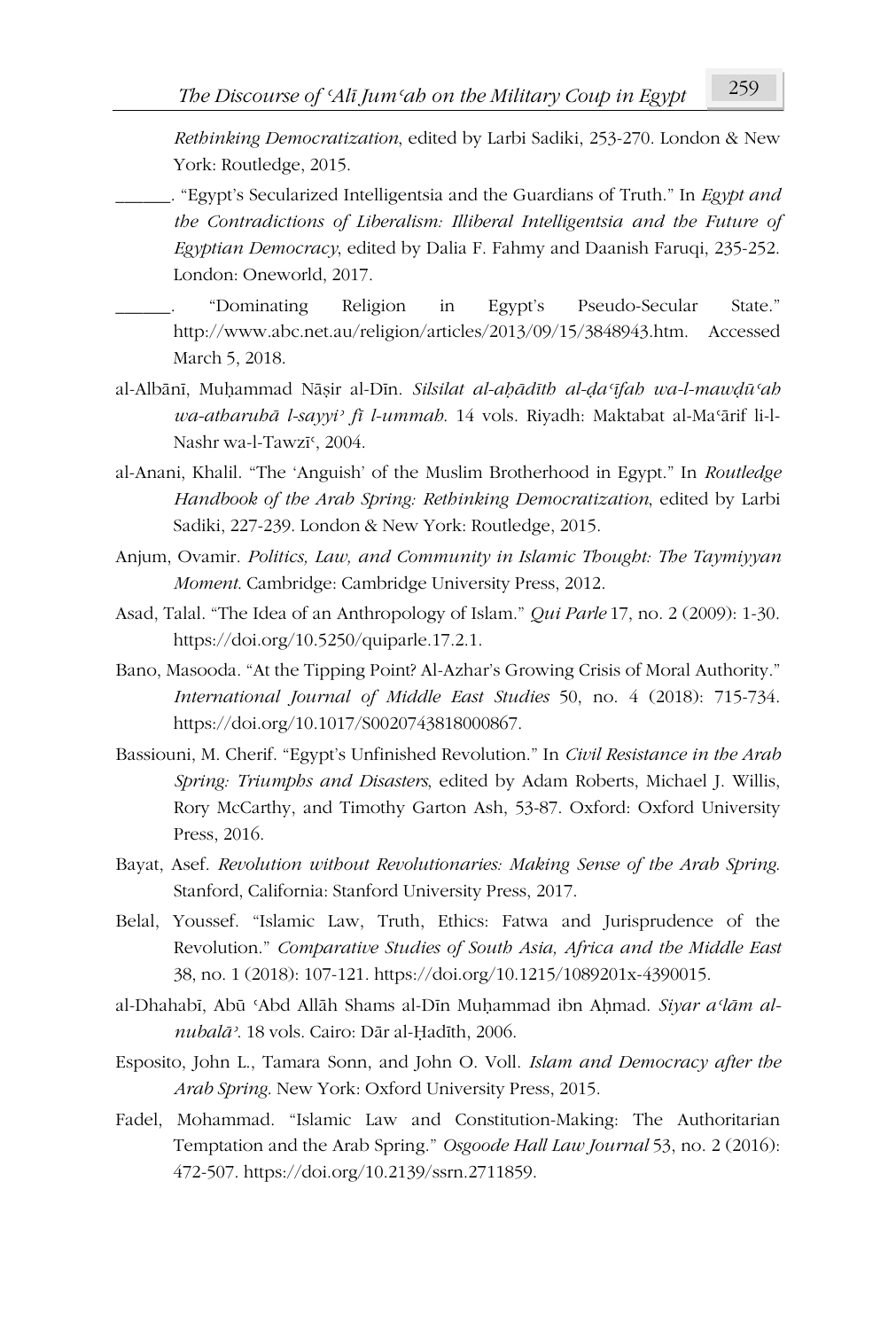- al-Ghazālī, Abū Ḥāmid Muḥammad ibn Muḥammad ibn Muḥammad. *Faḍāʾiḥ al-Bāṭiniyyah*. Edited by ʿAbd al-Raḥmān Badawī. Kuwait: Muʾassasat Dār al-Kutub al-Thaqāfiyyah, 1970.
- \_\_\_\_\_\_. *Iḥyāʾ ʿulūm al-dīn*. Along with Abū l-Faḍl Zayn al-Dīn ʿAbd al-Raḥīm ibn al-Ḥusayn al-ʿIrāqī's *al-Mughnī ʿan ḥaml al-asfār fī l-asfār fī takhrīj mā fī l-Iḥyāʾ min al-akhbār*. Beirut: Dār Ibn Ḥazm, 2005.
- \_\_\_\_\_\_. *al-Iqtiṣād fī l-iʿtiqād*. Edited by Inṣāf Ramaḍān. Damascus & Beirut: Dār Qutaybah, 2003.
- Hallaq, Wael B. *The Impossible State: Islam, Politics, and Modernity's Moral Predicament*. New York: Columbia University Press, 2012.
- Hamzawy, Amr. "Egyptian Liberals and Their Anti-Democratic Deceptions: A Contemporary Sad Narrative." In *Egypt and the Contradictions of Liberalism: Illiberal Intelligentsia and the Future of Egyptian Democracy*, edited by Dalia F. Fahmy and Daanish Faruqi, 337-360. London: Oneworld, 2017.
- Hassner, Ron Eduard. *War on Sacred Grounds*. Ithaca, NY & London: Cornell University Press, 2009.
- Hillenbrand, Carole. "Islamic Orthodoxy or Realpolitik? Al-Ghazālī's Views on Government." *Iran* 26, no. 1 (1988): 81-94.
- Høigilt, Jacob, and Frida Nome. "Egyptian Salafism in Revolution." *Journal of Islamic Studies* 25, no. 1 (2014): 33-54. https://doi.org/10.1093/jis/ett056.
- Human Rights Watch, "The Rab'a Massacre and Mass Killings of Protesters in Egypt," https://www.hrw.org/report/2014/08/12/all-according-plan/raba-massacreand-mass-killings-protesters-egypt. Accessed May 20, 2019.
- Ibn Jamāʿah, Abū ʿAbd Allāh Badr al-Dīn Muḥammad ibn Ibrāhīm. *Taḥrīr al-aḥkām fī tadbīr ahl al-Islām*. Edited by Fuʾād ʿAbd al-Munʿim Aḥmad. Doha: Riʾāsat al-Maḥākim al-Sharʿiyyah wa-l-Shuʾūn al-Dīniyyah, 1985.
- Ibn Khallikān, Abū l-ʿAbbās Shams al-Dīn Aḥmad ibn Muḥammad al-Barmakī al-Irbilī. *Wafayāt al-aʿyān wa-anbāʾ abnāʾ al-zamān*. 7 vols. Edited by Iḥsān ʿAbbās. Beirut: Dār Ṣādir, 1900.
- al-Idlibī, Ṣalāḥ al-Dīn ibn Aḥmad. "Ḥadīth al-jund al-gharbī: Ḥadīth 'satakūn fitnah, khayr al-nās fī-hā al-jund al-gharbī'." http://idlbi.net/jundgarbi/. Accessed May 20, 2019.
- islamweb.net. "Maʿná l-sawād al-aʿẓam wa-l-amr bi-luzūm al-jamāʿah al-ūlá." https://fatwa.islamweb.net/fatwa/index.php?page=showfatwa&Option=Fatw aId&Id=210028. Accessed May 21, 2019.
- Jumʿah, Alī. *ʿAlī Jumʿah wa-huwa yakhṭub amāma ʿaskar al-inqilāb al-liqāʾ almusarrab kāmil*. https://www.youtube.com/watch?v=s5\_r-zV5Tj4. Accessed May 18, 2019.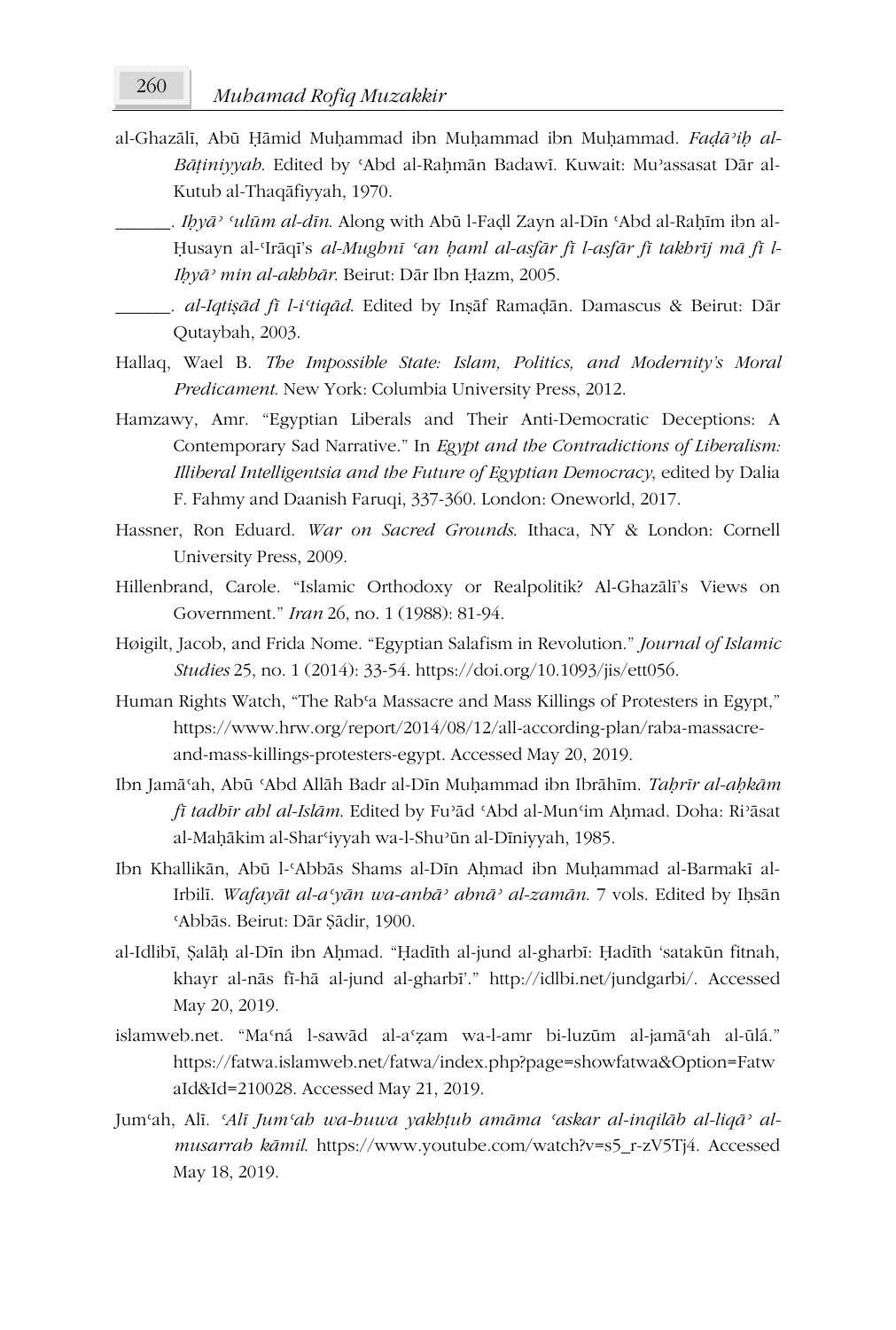- . Fadīlat al-imām al-duktūr ʿAlī Jumʿab wa-ru'yab tablīliyyab li-mā yabdutb *fī l-bilād*. https://www.youtube.com/watch?v=52DMpHZBxE4. Accessed May 20, 2019.
	- \_\_\_\_\_\_. *Ḥadīth Rasūl Allāh ʿan jaysh Miṣr*. https://www.youtube.com /watch?v=C8odslLsmrI&t=573s. Accessed May 18, 2019.
	- \_\_\_\_\_\_. *Maqṭaʿ ṣawtī lī-muftī ʿAlī Jumʿah athnāʾ al-thawrah wa-yuʿalliq ʿalayhi l-Shaykh Muḥammad Saʿd al-Azharī*. https://www.youtube.com/watch ?v=hzf\_79q9fKo. Accessed May 20, 2019.

\_\_\_\_\_\_. "Min mawāqif al-ustādh al-duktūr ʿAlī Jumʿah." http://www.draligomaa .com/index.php/%D8%AF%D8%B1%D9%88%D8%B3-%D9%88%D9%85%D8 %AD%D8%A7%D8%B6%D8%B1%D8%A7%D8%AA/%D9%85%D8%AD%D8% A7%D8%B6%D8%B1%D8%A7%D8%AA/%D8%A3%D9%85%D8%B3%D9%8A %D8%A9-%D8%AB%D9%82%D8%A7%D9%81%D9%8A%D8%A9/item/911- %D9%85%D9%86-%D9%85%D9%88%D8%A7%D9%82%D9%81-%D8%A3- %D8%AF-%D8%B9%D9%84%D9%8A-%D8%AC%D9%85%D8%B9%D8%A9. Accessed May 20, 2019.

. 30 yüniyü yawm min ayyām Allāh intaşara fihi l-mu'minūn 'alá l-kāfirīn. https://www.almasryalyoum.com/news/details/1303970. Accessed October 11, 2018.

\_\_\_\_\_\_. "Translation of the Transcript of Ali Gomaa's Message to the Egyptian Security Forces in the Weeks Prior the Rabaa Massacre." Draft translation 12/2015. Translated by Usaama al-Azami. https://www.academia.edu /19791977/Translation\_of\_Ali\_Gomaas\_Lecture\_to\_the\_Egyptian\_Armed\_For ces Summer 2013 in the weeks prior the Rabaa Massacre draft. Accessed May 18, 2019.

\_\_\_\_\_\_. "Tolerance in Islam [A translation of Ali Gomaa's Lecture to the Egyptian Armed Forces on 18 August 2013 – 4 days after the Rabaa Massacre]. Translated by Usaama Al-Azami. https://www.academia.edu/31264955 /Ali\_Gomaa\_s\_Lecture\_to\_the\_Egyptian\_Armed\_Forces\_on\_18\_August\_2013 \_four\_days\_after\_the\_Rabaa\_Massacre\_draft\_. Accessed May 18, 2019.

- Lambton, Ann K. S. *State and Government in Medieval Islam An Introduction to the Study of Islamic Political Theory: The Jurists.* New York: Oxford University Press, 1981.
- Lesch, Ann M. "The Authoritarian States Power over Civil Society." In *Egypt and the Contradictions of Liberalism: Illiberal Intelligentsia and the Future of Egyptian Democracy*, edited by Dalia F. Fahmy and Daanish Faruqi, 121-174. London: Oneworld, 2017.
- Lincoln, Bruce. *Holy Terrors: Thinking about Religion after September 11*. 2<sup>nd</sup> ed. Chicago: The University of Chicago Press, 2010.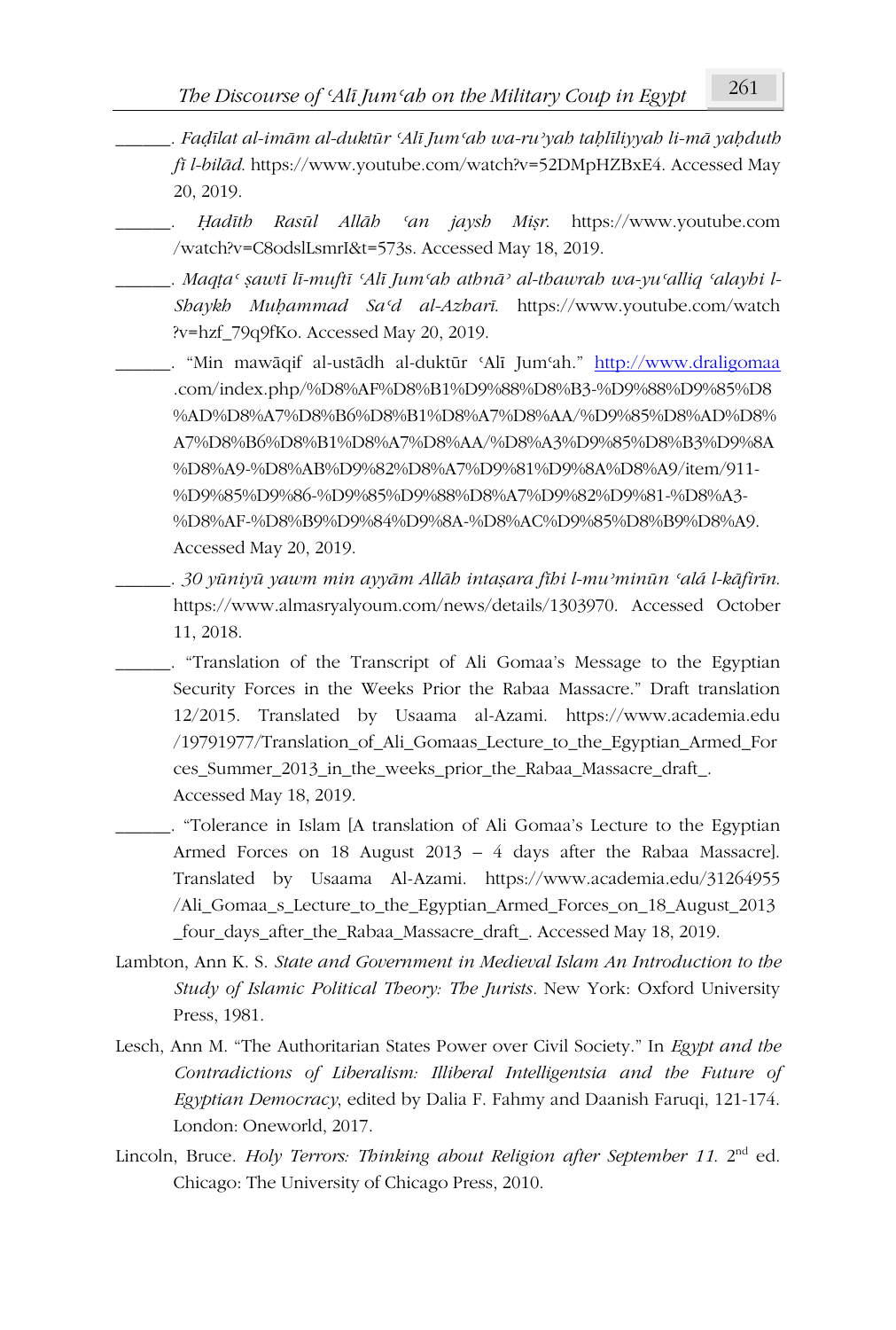- Lipa, Michal. "Internal Determinants of Authoritarianism in the Arab Middle East. Egypt before the Arab Spring." *Hemispheres: Studies on Cultures and Societies* 31, no. 3 (2016): 57-67.
- al-Māwardī, Abū l-Ḥasan ʿAlī ibn Muḥammad ibn Ḥabīb. *al-Aḥkām al-sulṭāniyyah wa-l-wilāyat al-dīniyyah*. Edited by Aḥmad Mubārak al-Baghdādī. Al-Manṣūrah & Kuwait: Dār al-Wafāʾ & Maktabat Dār Ibn Qutaybah, 1989.
- Moosa, Ebrahim. "Allegory of the Rule (*Ḥukm*): Law as Simulacrum in Islam?" *History of Religions* 38, no. 1 (1998): 1-24. https://doi.org/10.1086/463517.
	- \_\_\_\_\_\_. "Political Theology in the Aftermath of the Arab Spring: Returning to the Ethical." In *The African Renaissance and the Afro-Arab Spring: A Season of Rebirth?*, edited by Charles Villa-Vicencio, Erik Doxtader, and Ebrahim Moosa, 101-120. Washington, DC: Georgetown University Press, 2015.
	- \_\_\_\_\_\_. "Recovering the Ethical: Practices, Politics, Tradition." In *The Shariʿa: History, Ethics, and Law*, edited by Amyn B. Sajoo, 39-57. London & New York: I. B. Tauris & The Institute of Ismaili Studies, 2018.
- Osman, Amr. "Past Contradictions, Contemporary Dilemmas: Egypt's 2013 Coup and Early Islamic History." *Digest of Middle East Studies* 24, no. 2 (2015): 303-326. https://doi.org/10.1111/dome.12071.
- al-Qaraḍāwī, Yūsuf. "al-Khawārij bayna l-dīn wa-l-tārīkh wa-l-siyāsah [Kharijīs between Religion, History, and Politics]." Al-Jazeera's Interview with Yūsuf al-Qaraḍāwī.

http://www.aljazeera.net/programs/religionandlife/2013/8/25/%D8%A7%D9 %84%D8%AE%D9%88%D8%A7%D8%B1%D8%AC-%D8%A8%D9%8A%D9 %86-%D8%A7%D9%84%D8%AF%D9%8A%D9%86-%D9%88%D8%A7%D9 %84%D8%AA%D8%A7%D8%B1%D9%8A%D8%AE-%D9%88%D8%A7%D9 %84%D8%B3%D9%8A%D8%A7%D8%B3%D8%A9. Accessed July 10, 2018.

- Ranko, Annette, and Justyna Nedza. "Crossing the Ideological Divide? Egypt's *Salafists* and the Muslim Brotherhood after the Arab Spring." *Studies in Conflict and Terrorism* 39, no. 6 (2016): 519-541. https://doi.org/10.1080/1057610X.2015.1116274.
- Riḍā, Muḥammad Rashīd. *al-Khilāfah*. Cairo: Muʾassasat Hindāwī li-l-Taʿlīm wa-l-Thaqāfah, 2012.
- al-Sayyid, Riḍwān. *al-Jamāʿah wa-l-mujtamaʿ wa-l-dawlah: sulṭah al-aydiyūlūjiyā fī l-majāl al-siyāsī al-ʿArabī al-Islāmī*. Beirut: Jadāwil li-l-Ṭibāʿah wa-l-Nashr wa-l-Tawzī<sup>c</sup>, 2015.
- Warner, Carolyn M., and Stephen G. Walker. "Thinking about the Role of Religion in Foreign Policy: A Framework for Analysis." *Foreign Policy Analysis* 7, no. 1 (2010): 113-135. https://doi.org/10.1111/j.1743-8594.2010.00125.x.